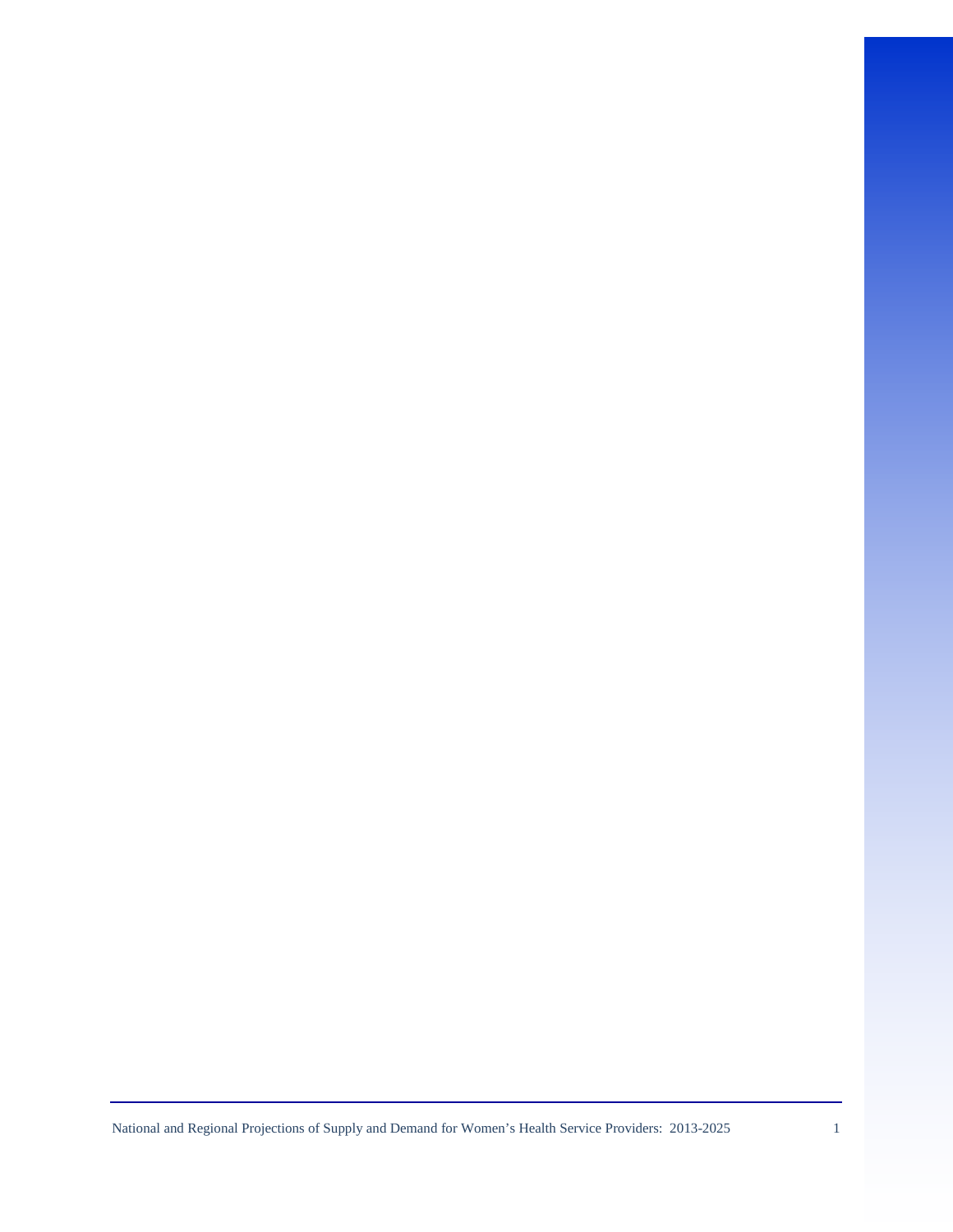## **About the National Center for Health Workforce Analysis**

The National Center for Health Workforce Analysis (the National Center) informs public and private-sector decision-making on the U.S. health workforce by expanding and improving health workforce data and its dissemination to the public, and by improving and updating projections of supply and demand for health workers. For more information about the National Center, please visit our website at [Health Workforce Analysis.](http://bhw.hrsa.gov/healthworkforce/index.html)

## Suggested citation:

U.S. Department of Health and Human Services, Health Resources and Services Administration, National Center for Health Workforce Analysis. 2016. National and Regional Projections of Supply and Demand for Women's Health Service Providers: 2013-2025. Rockville, Maryland.

### Copyright information:

All material appearing in this documentation is in the public domain and may be reproduced or copied without permission. Citation of the source, however, is appreciated.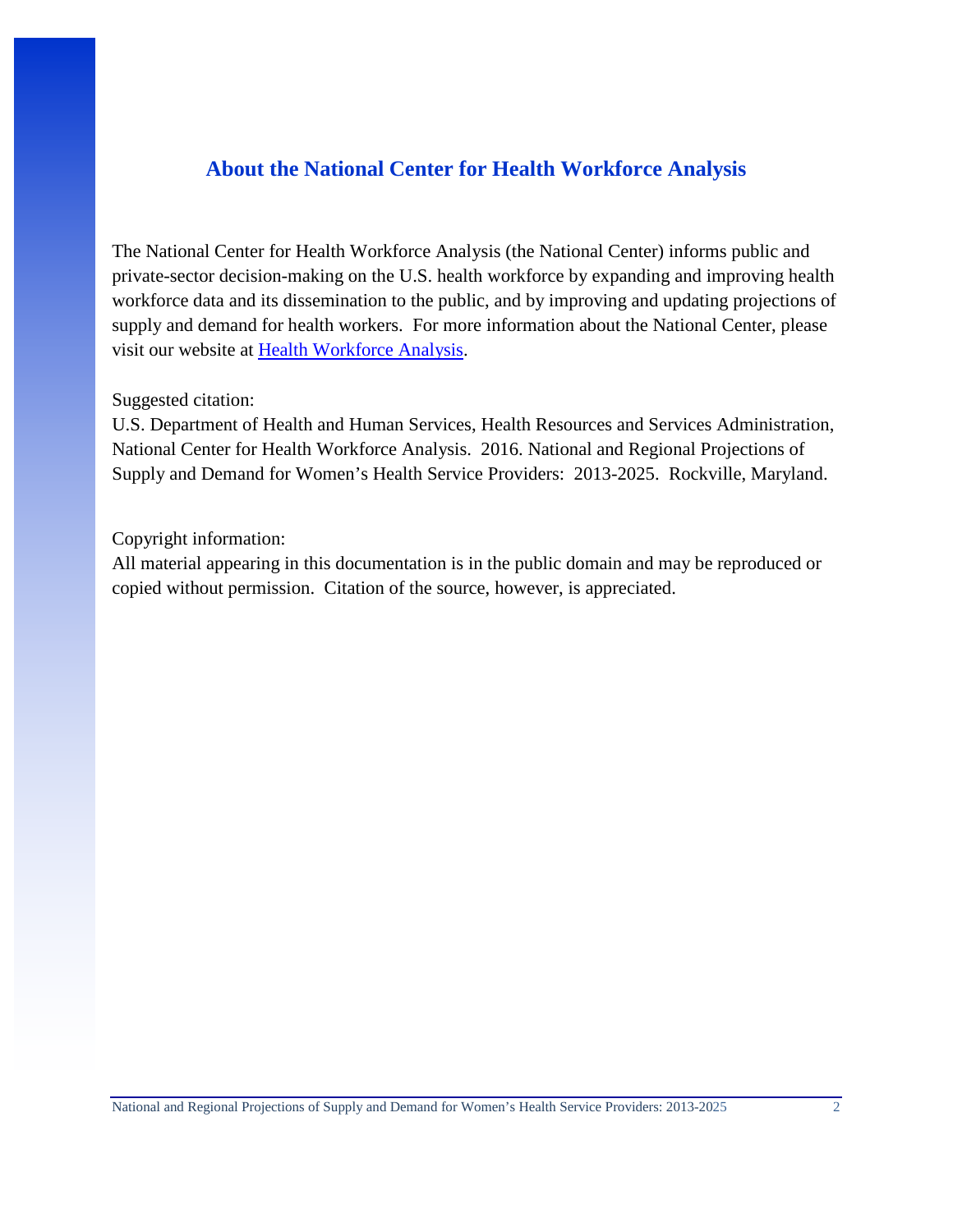## **Contents**

| Exhibit 1: Baseline and Projected OB/GYN National Supply and Demand, 2013 and 2025 11      |
|--------------------------------------------------------------------------------------------|
| Exhibit 2: Baseline and Projected OB/GYN Supply and Demand, by Region, 2013 and 2025  12   |
|                                                                                            |
| Exhibit 3: Baseline and Projected CNM National Supply and Demand, 2013 and 2025  13        |
| Exhibit 4: Baseline and Projected CNM Supply and Demand, by Region, 2013 and 2025  14      |
|                                                                                            |
| Exhibit 5: Baseline and Projected Women's Health NP National Supply and Demand, 2013 and   |
| Exhibit 6: Baseline and Projected Women's Health NP Supply and Demand, by Region, 2013 and |
|                                                                                            |
| Exhibit 7: Baseline and Projected Women's Health PA National Supply and Demand, 2013 and   |
| Exhibit 8: Baseline and Projected Women's Health PA Supply and Demand, by Region, 2013 and |
|                                                                                            |
|                                                                                            |
|                                                                                            |
|                                                                                            |
|                                                                                            |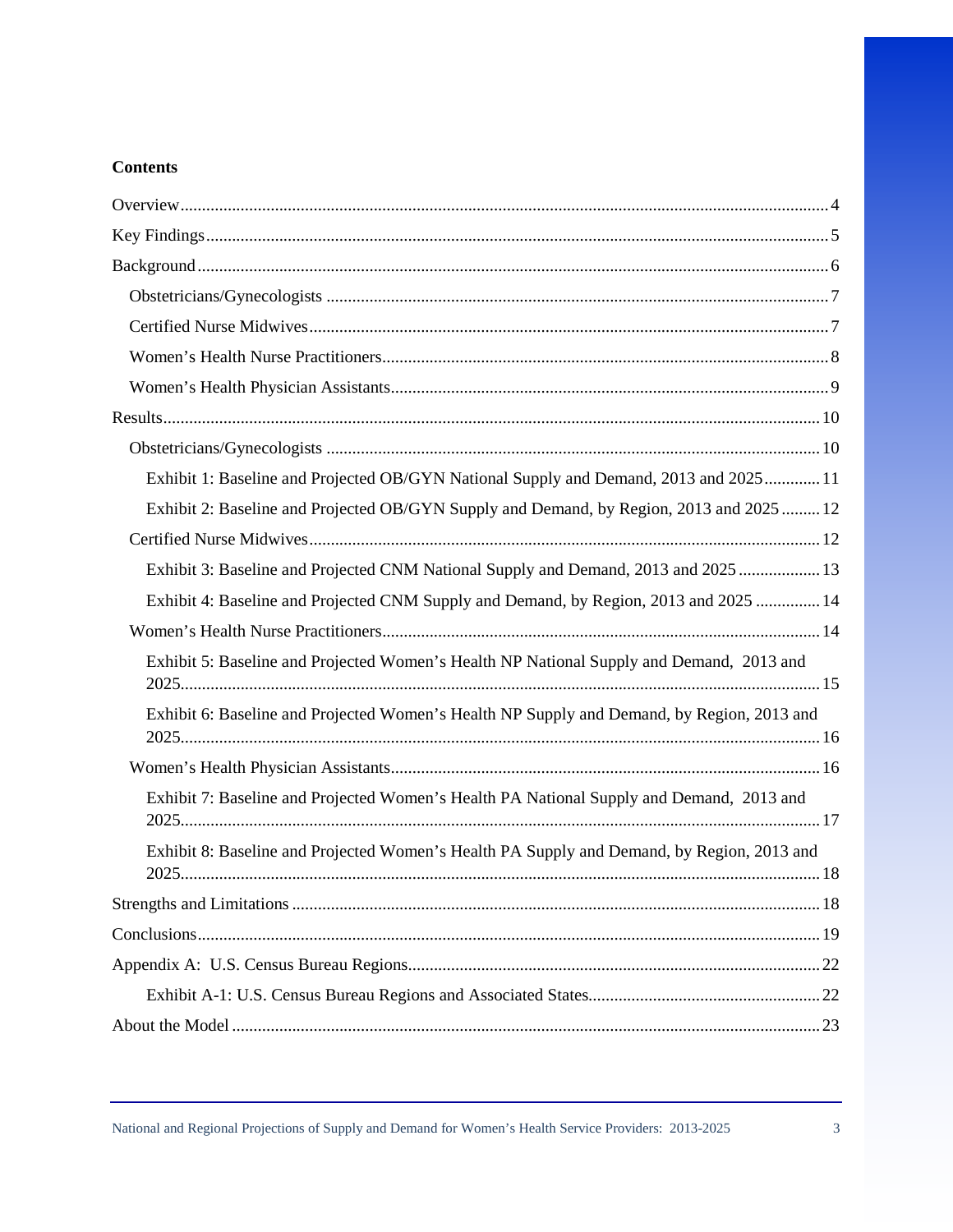# **National and Regional Projections of Supply and Demand for Women's Health Service Providers: 2013-2025**

## <span id="page-4-0"></span>**Overview**

l

The Health Resources and Services Administration (HRSA) and other agencies of the U.S. Department of Health and Human Services are committed to supporting comprehensive, culturally sensitive, and high quality health care for medically underserved women and girls.<sup>[1,](#page-4-1)[2](#page-4-2)</sup> Achieving this vision is dependent on the availability of a well distributed, well-trained group of women's health providers to meet the needs of women. This report presents national and regional projections of the U.S. supply of and demand for women's health service providers, namely obstetricians/gynecologists (OB/GYNs), certified nurse midwives (CNMs), and nurse practitioners (NPs) and physician assistants (PAs) practicing in women's health. Projections were developed using HRSA's Health Workforce Simulation Model (HWSM). Results presented in this report are for 2025, with 2013 data serving as the baseline.

The HWSM is an integrated microsimulation model that estimates current and future supply and demand for health care workers in multiple professions and care settings.<sup>[3](#page-4-3)</sup> Assuming the continuation of current national patterns of labor supply and service demand, the supply projections account for new entrants to the workforce as well as changing workforce decisions (e.g., retirement and hours worked) arising from the changing characteristics of the workforce. The demand projections account for changing population size and composition, and increased insurance coverage. The service use pattern and the proportion of services delivered by each

<span id="page-4-1"></span><sup>&</sup>lt;sup>1</sup> U.S. Department of Health and Human Services, Health Resources and Services Administration, Office of Women's Health.<br>About the Office of Women's Health. Available at About the Office of Women's Health.

<span id="page-4-3"></span><span id="page-4-2"></span> $\frac{2 \text{ Women's Health}}{3 \text{ For additional information about the HWSM, please see the technical documentation at Technical Documentation for Health.}$ [Resources Service Administration's Health Workforce Simulation Model.](https://bhw.hrsa.gov/sites/default/files/bhw/nchwa/projections/simulationmodeldocumentation.pdf)

National and Regional Projections of Supply and Demand for Women's Health Service Providers: 2013-2025 4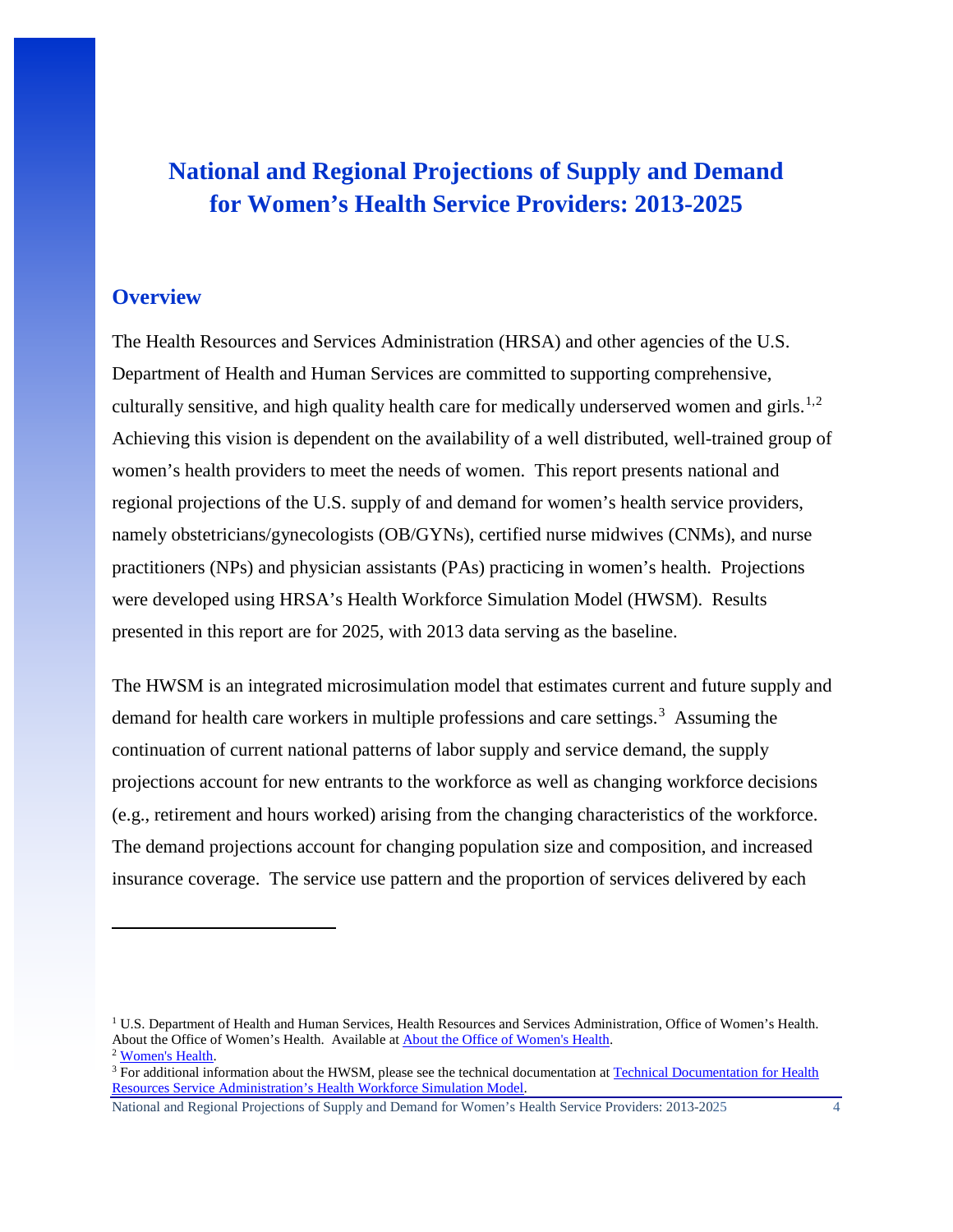type of provider are assumed to remain constant over time. Consistent with standard workforce research methodology for workforce projections where data on base year shortages or surpluses are unavailable, baseline demand for all women's health practitioners was assumed to be equal to the baseline supply.

Important limitations for these workforce projections include: an underlying model assumption that health care delivery in the future (projected until 2025) will not change substantially from the way care was delivered in the base year (2013); and current rates of workforce participation and retirement will continue similarly into the future, as well as current patterns of health care utilization. Changes in any of these factors may significantly impact both the supply and demand projections for the women's health service providers included in this report. Additional discussion of the modeled projections is presented later in this report, together with a discussion of implications suggested by these projections.

## <span id="page-5-0"></span>**Key Findings**

**Based on current utilization patterns, demand for OB/GYNs is projected to exceed supply, resulting in a national shortage of 4,930 FTEs in 2025.** 

- The number of OB/GYNs is expected to decrease from 41,720 FTEs to 40,230 FTEs, a 4 percent decrease.
- The total demand for OB/GYNs is projected to grow from 41,720 FTEs to 45,160 FTEs, an 8 percent increase.

**However, supplies of CNMs, women's health NPs, and women's health PAs are expected to exceed demand, resulting in national surpluses for all three of these women's health providers in 2025.** 

The supply of CNMs is expected to grow by 27 percent (from 11,100 FTEs to 14,070 FTEs) while the demand is expected to grow by only 8 percent (from 11,100 FTEs to 12,010 FTEs), resulting in an oversupply of 2,060 FTEs nationwide.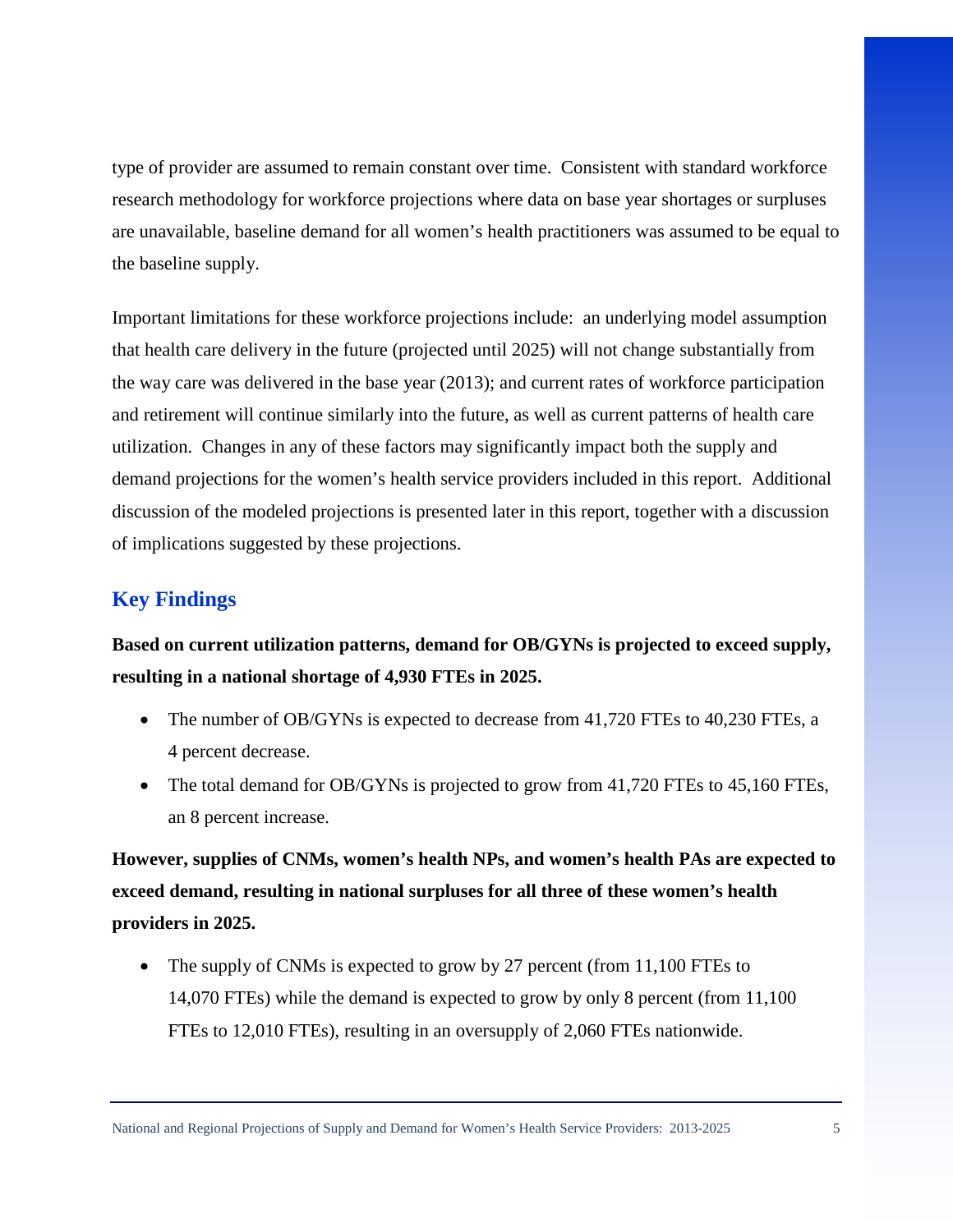- The supply of women's health NPs is projected to grow by 22 percent (from 11,960 FTEs to 14,590 FTEs) while the demand is projected to grow by only 8 percent (from 11,960 FTEs to 12,940 FTEs), resulting in a surplus of 1,650 FTEs.
- The supply of women's health PAs is projected to grow by 67 percent (from 1,960 FTEs to 3,270 FTEs) while the demand is projected to grow by only 8 percent (from 1,960 FTEs to 2,120 FTEs), resulting in an oversupply of 1,150 FTEs.

## **All regions are projected to have a 2025 surplus of CNMs and PAs. The adequacy of supply of women's health NPs and OB/GYNs varies across regions.**

- Projections at the regional level reveal a maldistribution of OB/GYNs. The Northeast is projected to have a *surplus* of 390 FTEs, while the remaining regions are all projected to have deficits – 1,930 FTEs (West), 1,810 FTEs (South), and 1,570 FTEs (Midwest).
- Projections also show a regional maldistribution of women's health NPs. The Northeast is projected to have a *deficit* of 290 FTEs, while the remaining regions are projected to have a surplus – 800 FTEs (South), 640 FTEs (West), and 480 FTEs (Midwest).

## <span id="page-6-0"></span>**Background**

 $\overline{a}$ 

Women represent about 51 percent of the U.S. population<sup>[4](#page-6-1)</sup> and have unique health care needs arising from biological and gender-related socio-economic factors. [5](#page-6-2) This report discusses future provider supply and demand for OB/GYNs, CNMs, and NPs and PAs who have trained and practice in women's health. Each of these types of providers is briefly described below.

<span id="page-6-1"></span><sup>4</sup> U.S. Census Bureau. 2015. Quick Facts: United States. Accessed September 15, 2016 from: [United States Census Quick](http://www.census.gov/quickfacts/table/PST045215/00)  [Facts.](http://www.census.gov/quickfacts/table/PST045215/00)<br><sup>5</sup> Institute of Medicine. 2011. Clinical Preventive Services for Women: Closing the Gaps. Washington, DC: The National

<span id="page-6-2"></span>Academies Press. Accessed August 4, 2016 from: [Clinical Preventive Services for Women: Closing the Gaps .](http://nationalacademies.org/hmd/reports/2011/clinical-preventive-services-for-women-closing-the-gaps.aspx)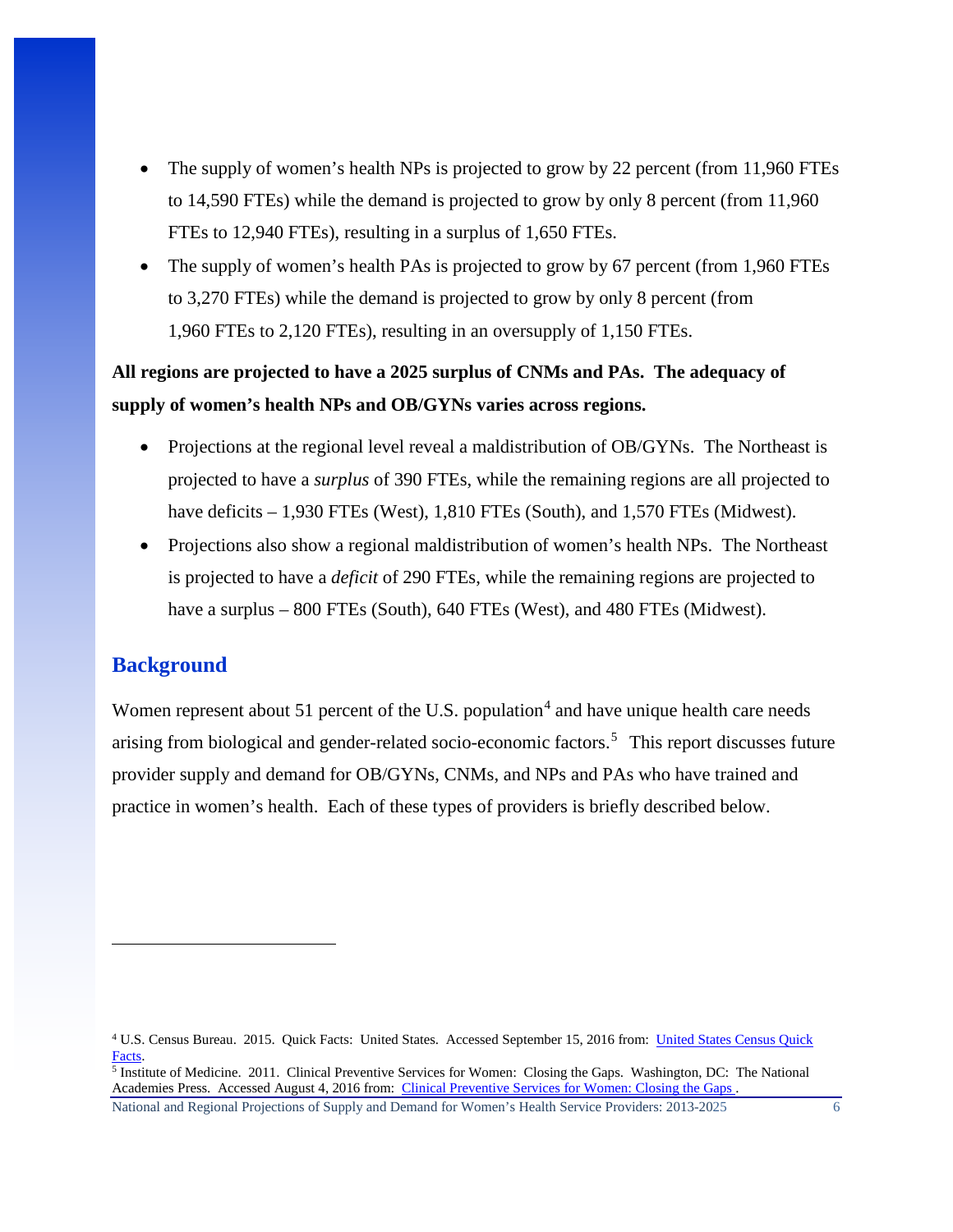#### <span id="page-7-0"></span>**Obstetricians/Gynecologists**

OB/GYNs are physicians with a medical license to practice in the area of medical and surgical care of women during maternity through childbirth, as well as to treat disorders of the female reproductive system. Typically, OB/GYNs complete a 4-year residency in obstetrics and gynecology following their graduation from an accredited medical school. They can serve as primary care physicians for women and they may also serve as consultants to other physicians. OB/GYNs usually provide care to patients in hospitals, clinics, and private doctors' offices. They also conduct research in a variety of women's health areas at universities or research organizations.[6](#page-7-2)

#### <span id="page-7-1"></span>**Certified Nurse Midwives**

 $\overline{\phantom{a}}$ 

CNMs are licensed health care providers who have graduated from a nurse-midwifery education program accredited by the Accreditation Commission for Midwifery Education (ACME). CNMs are required to hold an active registered nurse license and to pass a national certification examination administered by the American Midwifery Certification Board (AMCB).<sup>[7](#page-7-3)</sup> They provide primary care; well-woman gynecological care; and care and counseling during preconception, pregnancy, childbirth, and the postpartum period, either independently or as part of a health care team.<sup>[8](#page-7-4)</sup> Nurse midwifery care is typically available to women who have normal, healthy births and do not require surgical intervention. In addition, CNMs can legally prescribe

<span id="page-7-2"></span><sup>&</sup>lt;sup>6</sup> [American College of](https://www.facs.org/education/resources/residency-search/specialties/obgyn) Surgeons. 2016. Obstetrics and Gynecology. Accessed August 24, 2016: <u>American College of Surgeons: Obstetrics and Gynecology</u>.

<span id="page-7-3"></span><sup>&</sup>lt;sup>7</sup> [American](http://www.midwife.org/The-Credential-CNM-and-CM) College of Nurse Midwives. 2016. The Credentials CNM and CM. Accessed September 15, 2016: American [College of Nurse MidWives: The Credentials CNM and CM.](http://www.midwife.org/The-Credential-CNM-and-CM)<br><sup>8</sup> American College of Nurse-Midwives. 2014. Comparison of Certified Nurse-Midwives, Certified Midwives, and Certified

<span id="page-7-4"></span>Professional Midwives. Accessed September 15, 2016 from[: American College of Nurse-Midwives: Comparison of Certified](http://www.midwife.org/acnm/files/cclibraryfiles/filename/000000001031/cnm%20cm%20cpm%20comparison%20chart%20march%202011.pdf)  [Midwives, and Certified Profesional Midwives](http://www.midwife.org/acnm/files/cclibraryfiles/filename/000000001031/cnm%20cm%20cpm%20comparison%20chart%20march%202011.pdf)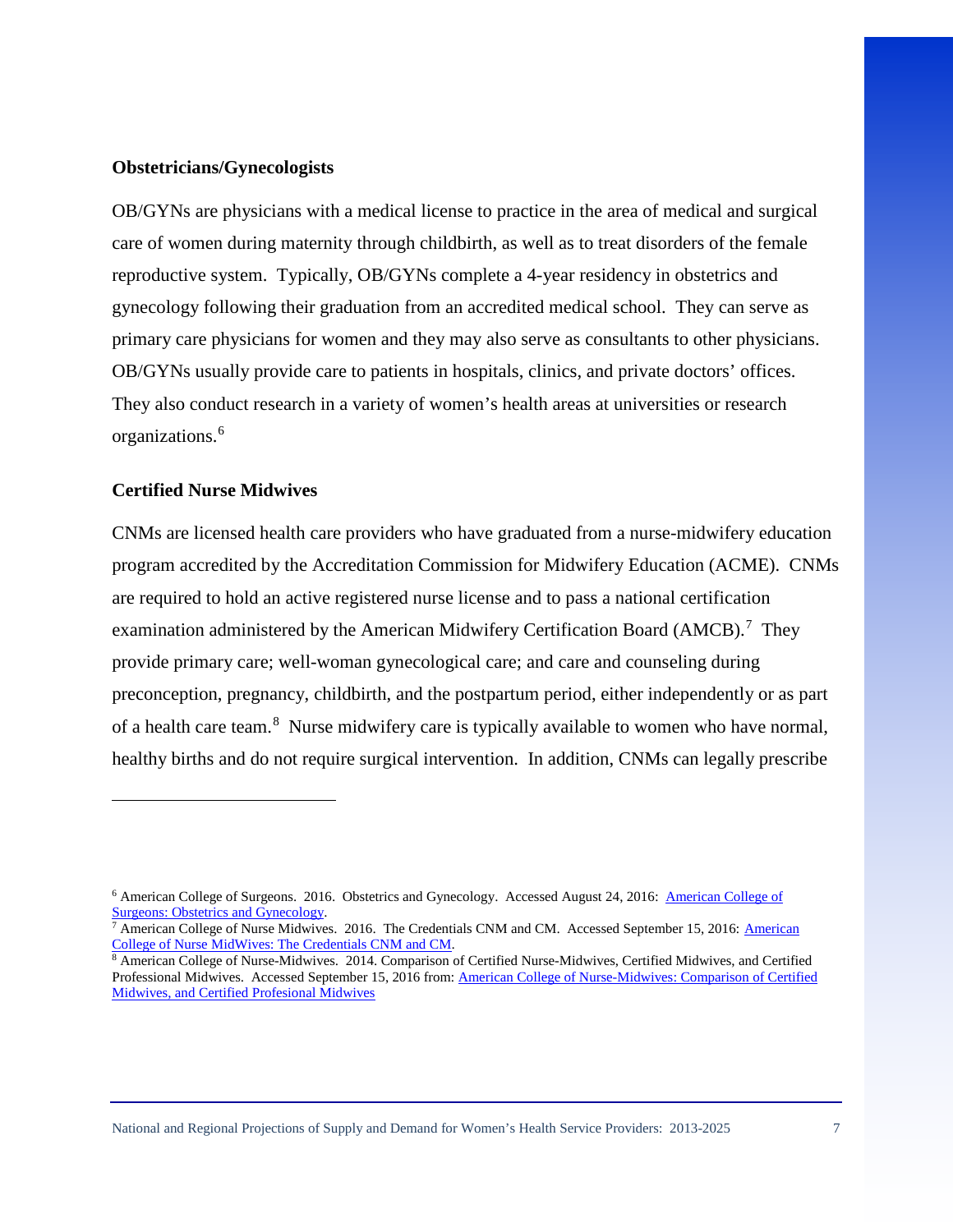medication; however, prescriptive authorities vary from state to state.<sup>[9](#page-8-1)</sup> They work in a variety of settings, including hospitals, ambulatory care clinics, private offices, community and public health systems, birthing centers, and private homes.<sup>[10](#page-8-2)</sup>

## <span id="page-8-0"></span>**Women's Health Nurse Practitioners**

l

Women's health NPs are registered nurses who have clinical experience in women's health services after completing advanced nursing education. To become an NP, a graduate degree is required (e.g., a Master's in Nursing or Science [MS, MN, or MSN] or a Doctor of Nursing Practice  $[DNP]$ .<sup>[11](#page-8-3)</sup> After earning their degree, NPs may elect to become certified in a particular practice area. Certification for women's health is provided through the National Certification Corporation, which offers the Women's Health Care Nurse Practitioner Credential.<sup>12</sup>

Women's health NPs provide primary and specialty health care for women of all ages, with an emphasis on reproductive and gynecologic health care needs. They work in physician's offices, hospitals, long-term care facilities, community health centers, health departments, and free-standing birth centers. They may work independently or in collaboration with a physician, depending on state regulations. [13](#page-8-5)

<span id="page-8-1"></span><sup>9</sup> National Council of State Boards of Nursing. 2016. CNM Independent Prescribing Map. Accessed September 15, 2016 from: [NCSBN: CNM Independent Prescribing Map.](https://www.ncsbn.org/5409.htm)<br><sup>10</sup> American College of Nurse Midwives. 2011. Definition of Midwifery and Scope of Practice for Certified Nurse Midwives and

<span id="page-8-2"></span>Certified Midwives. Accessed September 15, 2016 from: [Definition of Midwifery and Scope of Practice for Certified Nurse](http://www.midwife.org/ACNM/files/ACNMLibraryData/UPLOADFILENAME/000000000266/Definition%20of%20Midwifery%20and%20Scope%20of%20Practice%20of%20CNMs%20and%20CMs%20Feb%202012.pdf)  [Midwives and Certified Midwives](http://www.midwife.org/ACNM/files/ACNMLibraryData/UPLOADFILENAME/000000000266/Definition%20of%20Midwifery%20and%20Scope%20of%20Practice%20of%20CNMs%20and%20CMs%20Feb%202012.pdf)

<span id="page-8-3"></span><sup>&</sup>lt;sup>11</sup> American Association of Nurse Practitioners. 2016. What's an NP? Accessed September 15, 2016 from: **AANP: What's an** NP?.<br><sup>12</sup> National Certification Corporation. 2016. Women's Health Care Nurse Practitioner. Accessed September 15, 2016 from:

<span id="page-8-4"></span>NCC: Women's Health Care Nurse Practitioner.<br><sup>13</sup> Nurse Practitioners in Women's Health. 2016. Nurse Practitioner and Women's Health Nurse Practitioner Practice Facts.

<span id="page-8-5"></span>Available at [Nurse Practitioner & Women's Health Nurse Practitioner Practice Facts,](https://www.npwh.org/pages/about/NPfacts) accessed October 5, 2016.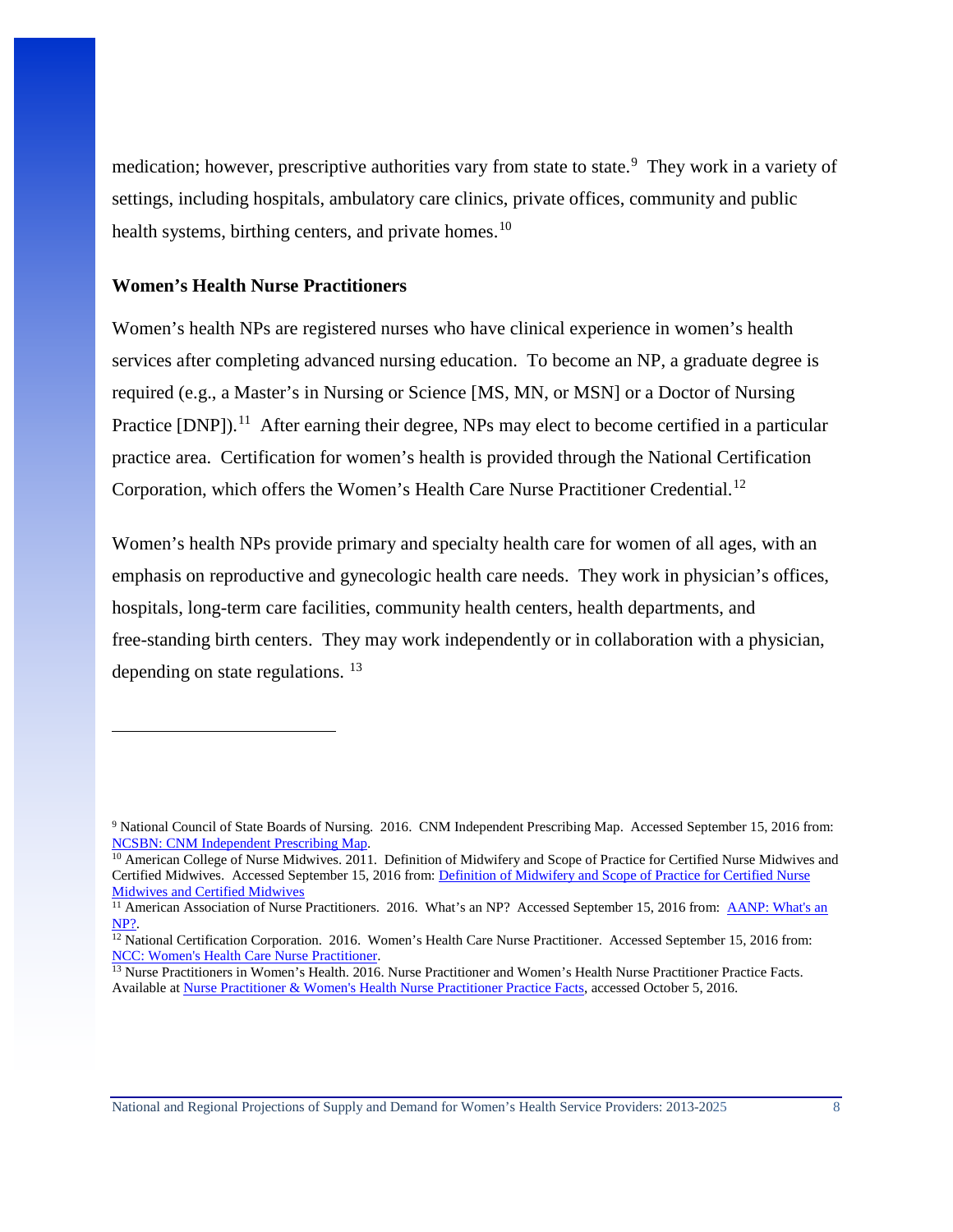#### <span id="page-9-0"></span>**Women's Health Physician Assistants**

l

Women's health PAs are health professionals licensed to practice medicine under the supervision of an OB/GYN. These PAs provide a broad range of obstetrical and gynecological services including annual pelvic and breast exams, family planning, menopause management, and prenatal care. They also provide patient education and counseling on obstetrical and gynecological issues. [14](#page-9-1) 

Like NPs, PAs are state-licensed and nationally certified. PAs are required to be licensed in the states where they practice. All 50 states and the District of Columbia issue PA licenses and allow PAs to prescribe at least some medications.[15](#page-9-2) PA certification requires that PAs pass the Physician Assistant National Certifying Examination (PANCE), following completion of an accredited training program. The PANCE, administered by the National Commission on Certification of Physician Assistants, evaluates fundamental medical and surgical comprehension of the candidates.<sup>[16](#page-9-3)</sup> Candidates who pass the PANCE may use the Physician Assistant-Certified designation.<sup>[17](#page-9-4)</sup>

<span id="page-9-1"></span><sup>&</sup>lt;sup>14</sup> American Academy of Physician Assistants. 2010. Specialty Practice Issue Brief: Physician Assistants in Obstetrics and Gynecology. Accessed September 15, 2016 from:  $\Delta APA$ : Specialty Practice.

<span id="page-9-2"></span><sup>&</sup>lt;sup>15</sup> American Academy of Physician Assistants. 2016. PA Prescribing Authority, by State. Accessed September 15, 2016 from: [AAPA: PA Prescribing Authority by State.](https://www.aapa.org/WorkArea/DownloadAsset.aspx?id=2453) 16 National Commission on Certification of Physician Assistants. 2016. Becoming Certified. Accessed September 15, 2016

<span id="page-9-3"></span>from: [NCCPA: Becoming Certified.](http://www.nccpa.net/BecomingCertified)<br><sup>17</sup> American Academy of Physician Assistants. 2014. Become a PA. Accessed September 15, 2016 from: <u>AAPA: Become a</u>

<span id="page-9-4"></span>[PA.](https://www.aapa.org/become-a-pa/)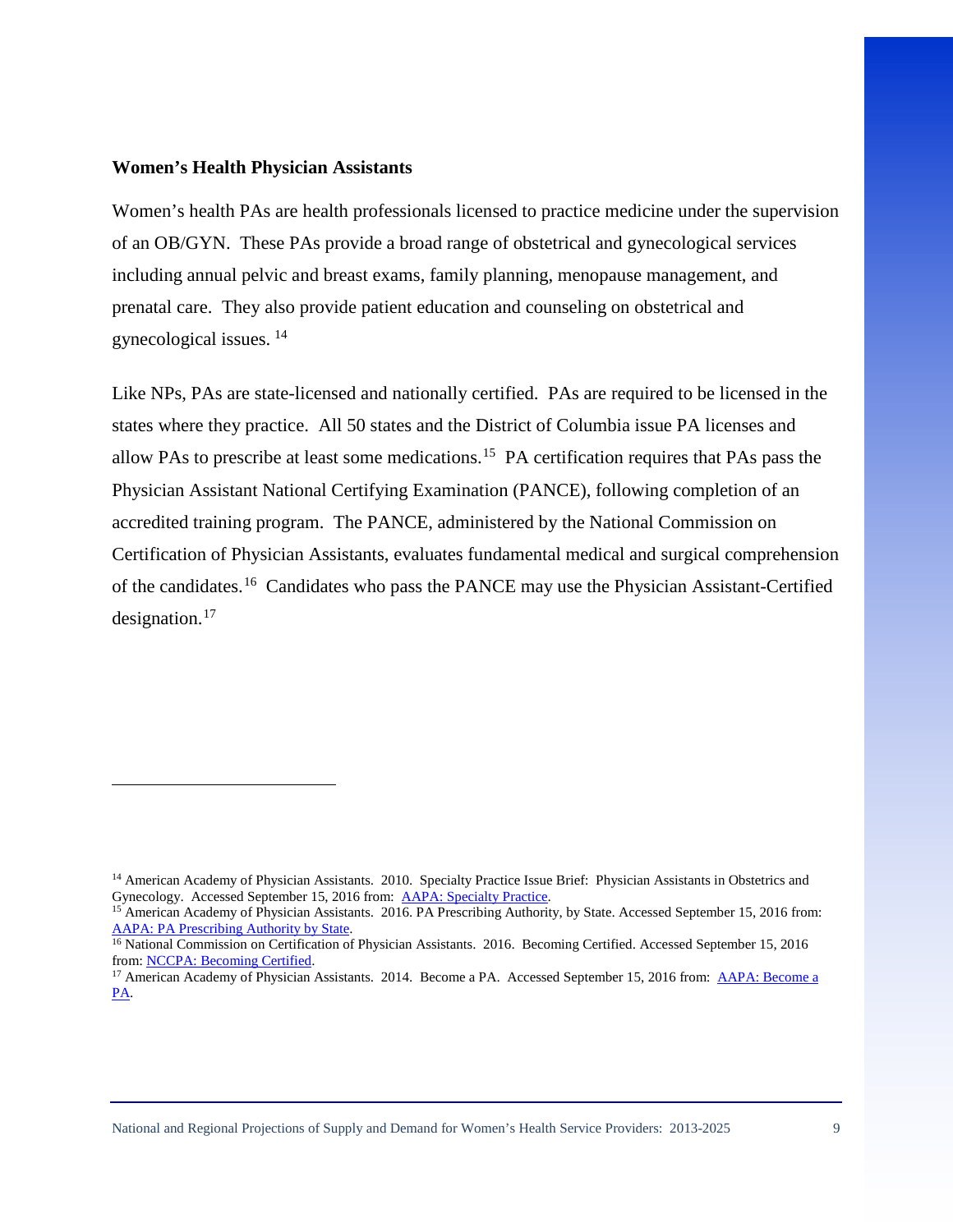## <span id="page-10-0"></span>**Results**

Future supply and demand for women's health services will likely be affected by a host of factors, including population growth and aging, changes in birth rates, overall economic conditions, changes in health care delivery, and availability of the health workforce. In developing the projections presented here, baseline demands for OB/GYNs, CNMs, NPs, and PAs were assumed to be equal to 2013 supplies at the national level. The assumption of equality between demand and supply at baseline is consistent with standard workforce research methodology.<sup>[18](#page-10-2)</sup> Trending forward, supply projections reflect the estimated number of new entrants to each profession and the number of practitioners lost due to changing work patterns, retirement, and mortality. Demand projections reflect impacts associated with both changes in population demographics and increased insurance coverage. All supply and demand projections are reported as full time equivalents (FTEs).

Regional trends in supply and demand were assessed using the U.S. Census Bureau definitions for the Northeast, Midwest, South, and West regions (Appendix A, Exhibit A-1). Baseline supplies for the regions were estimated directly from provider databases, while baseline demands were estimated from the regional demographics, health status, health care use, and insurance status, using state national staffing ratios.

#### <span id="page-10-1"></span>**Obstetricians/Gynecologists**

 $\overline{\phantom{a}}$ 

Approximately 41,720 OB/GYNs were active in the nation in 2013. Trending forward to 2025 and assuming new physicians continue to be trained at current levels, approximately 14,630 FTE OB/GYNs will enter the workforce. An estimated 16,120 FTE OB/GYNs will be lost due to retirement, mortality, and changing work patterns. Because of the shrinkage in the supply of

<span id="page-10-2"></span><sup>&</sup>lt;sup>18</sup> Ono T, Lafortune G, Schoenstein M. "Health workforce planning in OECD countries: a review of 26 projection models from 18 countries." *OECD Health Working Papers, No. 62*. France: OECD Publishing; 2013:8-11.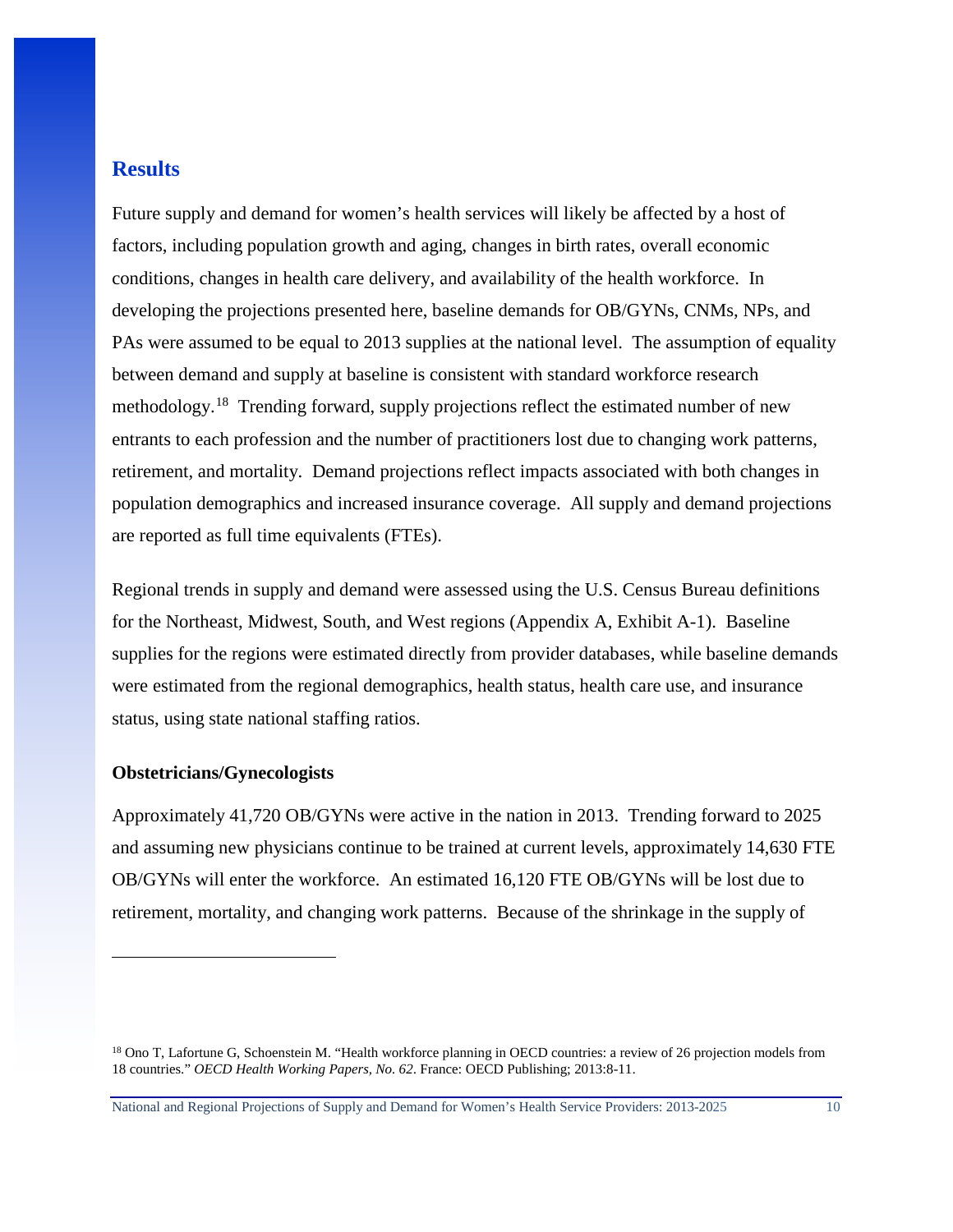OB/GYNs by 1,490 FTEs, the projected supply of OB/GYNs will drop to 40,230 FTEs by 2025 (Exhibit 1).

Overall, demand for OB/GYNs will increase by 3,440 FTEs between 2013 and 2025. The growth in the population of women will contribute to an increased demand of 1,510 FTEs (44 percent of the total 3,440 FTE increase in demand) in 2025, while expanded insurance coverage, including greater access to preventive care and other services, will increase demand by an additional 1,930 FTEs (56 percent of the total 3,440 FTE increase in demand). The total increase in demand (8 percent of 2013 demand), together with the reduced supply (4 percent of 2013 supply), will result in a projected deficit of 4,930 FTE OB/GYNs nationwide by 2025.

|                                           | Obstetricians/<br><b>Gynecologists</b><br>(FTEs) |
|-------------------------------------------|--------------------------------------------------|
| <b>Supply</b>                             |                                                  |
| Estimated supply, 2013                    | 41,720                                           |
| Estimated supply growth, 2013-2025:       | $-1,490$                                         |
| New entrants                              | 14,630                                           |
| Attrition <sup>a</sup>                    | $-15,740$                                        |
| Change in average work hours <sup>b</sup> | $-380$                                           |
| Projected supply, 2025                    | 40,230                                           |
| <b>Demand</b>                             |                                                  |
| Estimated demand, 2013 <sup>c</sup>       | 41,720                                           |
| Estimated demand growth, 2013-2025:       | 3,440                                            |
| Changing demographics impact              | 1,510                                            |
| Insurance coverage impact <sup>d</sup>    | 1,930                                            |
| Projected demand, 2025                    | 45,160                                           |
| Projected supply (minus) demand, 2025     | -4,930                                           |

### <span id="page-11-0"></span>**Exhibit 1: Baseline and Projected OB/GYN National Supply and Demand, 2013 and 2025**

Notes: Numbers may not sum to totals due to rounding. All estimates are rounded to the nearest 10. a Includes retirements and mortality.

b This represents the change in OB/GYN FTEs resulting from a change in the demographic composition of the future workforce and the associated effect on average number of hours worked.

c The model assumes that national supply and demand are in approximate equilibrium in 2013.

d The model reflects increased insurance coverage associated with Medicaid expansion and Affordable Care Act marketplaces.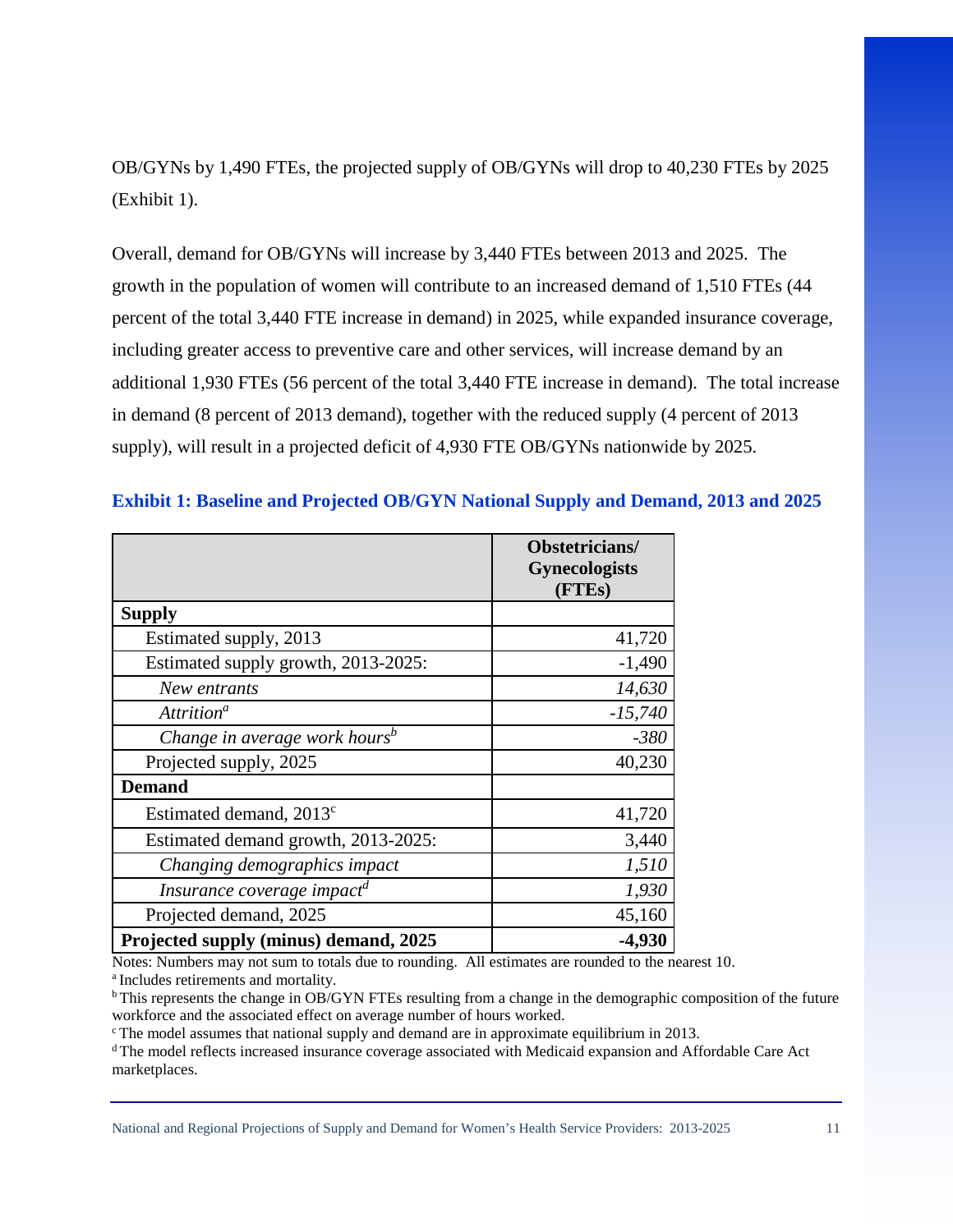Regionally, the West will have the most severe OB/GYN shortage in 2025, with a deficit of 1,930 FTEs, followed by the South (1,810 FTEs), and the Midwest (1,570 FTEs) (Exhibit 2).

| <b>Region</b> |               |                     | <b>2013 Baseline Estimates (FTEs)</b> | 2025 Projections (FTEs) |               |                                |
|---------------|---------------|---------------------|---------------------------------------|-------------------------|---------------|--------------------------------|
|               | <b>Supply</b> | Demand <sup>a</sup> | <b>Difference</b> <sup>b</sup>        | <b>Supply</b>           | <b>Demand</b> | <b>Difference</b> <sup>b</sup> |
| Northeast     | 8,950         | 7,760               | 1,190                                 | 8,080                   | 7,690         | 390                            |
| Midwest       | 8,410         | 9,160               | $-750$                                | 7,490                   | 9,060         | $-1,570$                       |
| South         | 15,090        | 15,120              | $-30$                                 | 14,930                  | 16,740        | $-1,810$                       |
| West          | 9,270         | 9,690               | $-420$                                | 9,740                   | 11,670        | $-1,930$                       |

<span id="page-12-0"></span>**Exhibit 2: Baseline and Projected OB/GYN Supply and Demand, by Region, 2013 and 2025** 

Notes: Numbers may not sum to totals due to rounding. All estimates are rounded to the nearest 10. <sup>a</sup> Baseline supply and demand are not in equilibrium in the regions because regional demands were estimated by prorating national OB/GYN demand based on regional population characteristics (e.g., age, sex, household income, insurance status, health status, etc.).

 $b$  Difference = (supply-demand); a negative difference reflects a shortage (i.e., supply is less than demand), while a positive difference indicates a surplus (i.e., supply is greater than demand).

## <span id="page-12-1"></span>**Certified Nurse Midwives**

Approximately 11,100 CNMs were active in the U.S. workforce in 2013. Trending forward to 2025, approximately 6,470 FTE CNMs will enter the workforce and 3,500 FTE CNMs will leave the workforce. A net growth of 2,970 FTE CNMs will result in a projected national workforce of 14,070 FTE CNMs in 2025 (Exhibit 3).

Assuming the current national CNM demand equals the current supply of 11,100 FTEs, the demand for CNMs is projected to increase by 910 FTEs to reach 12,010 FTEs by 2025. This growth in demand is driven by both changes in demographics (400 FTEs; 44 percent) and expanded insurance coverage (510 FTEs; 56 percent).

The projected increase in CNM supply (27 percent) exceeds the growth in demand (8 percent) between 2013 and 2025, producing an estimated surplus of 2,060 FTE CNMs in 2025.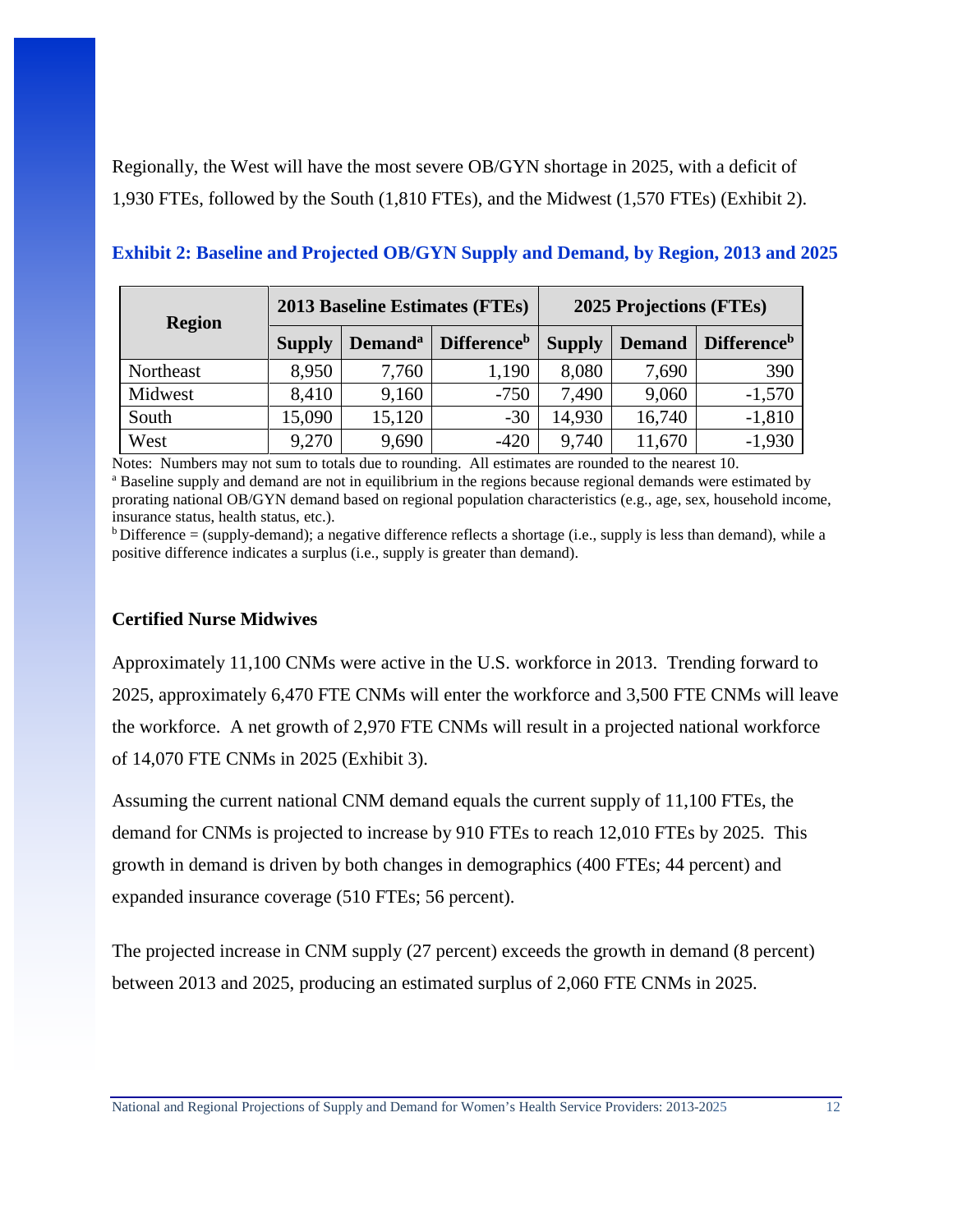|                                           | <b>Certified Nurse</b><br><b>Midwives</b><br>(FTEs) |
|-------------------------------------------|-----------------------------------------------------|
| <b>Supply</b>                             |                                                     |
| Estimated supply, 2013                    | 11,100                                              |
| Estimated supply growth, 2013-2025:       | 2,970                                               |
| New entrants                              | 6,470                                               |
| Attrition <sup>a</sup>                    | $-3,100$                                            |
| Change in average work hours <sup>b</sup> | $-400$                                              |
| Projected supply, 2025                    | 14,070                                              |
| <b>Demand</b>                             |                                                     |
| Estimated demand, 2013 <sup>c</sup>       | 11,100                                              |
| Estimated demand growth, 2013-2025:       | 910                                                 |
| Changing demographics impact              | 400                                                 |
| Insurance coverage impact <sup>d</sup>    | 510                                                 |
| Projected demand, 2025                    | 12,010                                              |
| Projected supply (minus) demand, 2025     | 2,060                                               |

## <span id="page-13-0"></span>**Exhibit 3: Baseline and Projected CNM National Supply and Demand, 2013 and 2025**

Notes: Numbers may not sum to totals due to rounding. All estimates are rounded to the nearest 10. a Includes retirements and mortality.

<sup>b</sup> This represents the change in CNM FTEs resulting from a change in the demographic composition of the future workforce and the associated effect on average number of hours worked.

c The model assumes that national supply and demand are in approximate equilibrium in 2013.

d The model reflects increased insurance coverage associated with Medicaid expansion and Affordable Care Act marketplaces.

Regionally, the supplies of CNMs in all four U.S. Census regions are projected to exceed

demand in 2025. The oversupply of CNMs is projected to be highest in the Northeast (1,050

FTEs) and lowest in the Midwest region (50 FTEs). (Exhibit 4)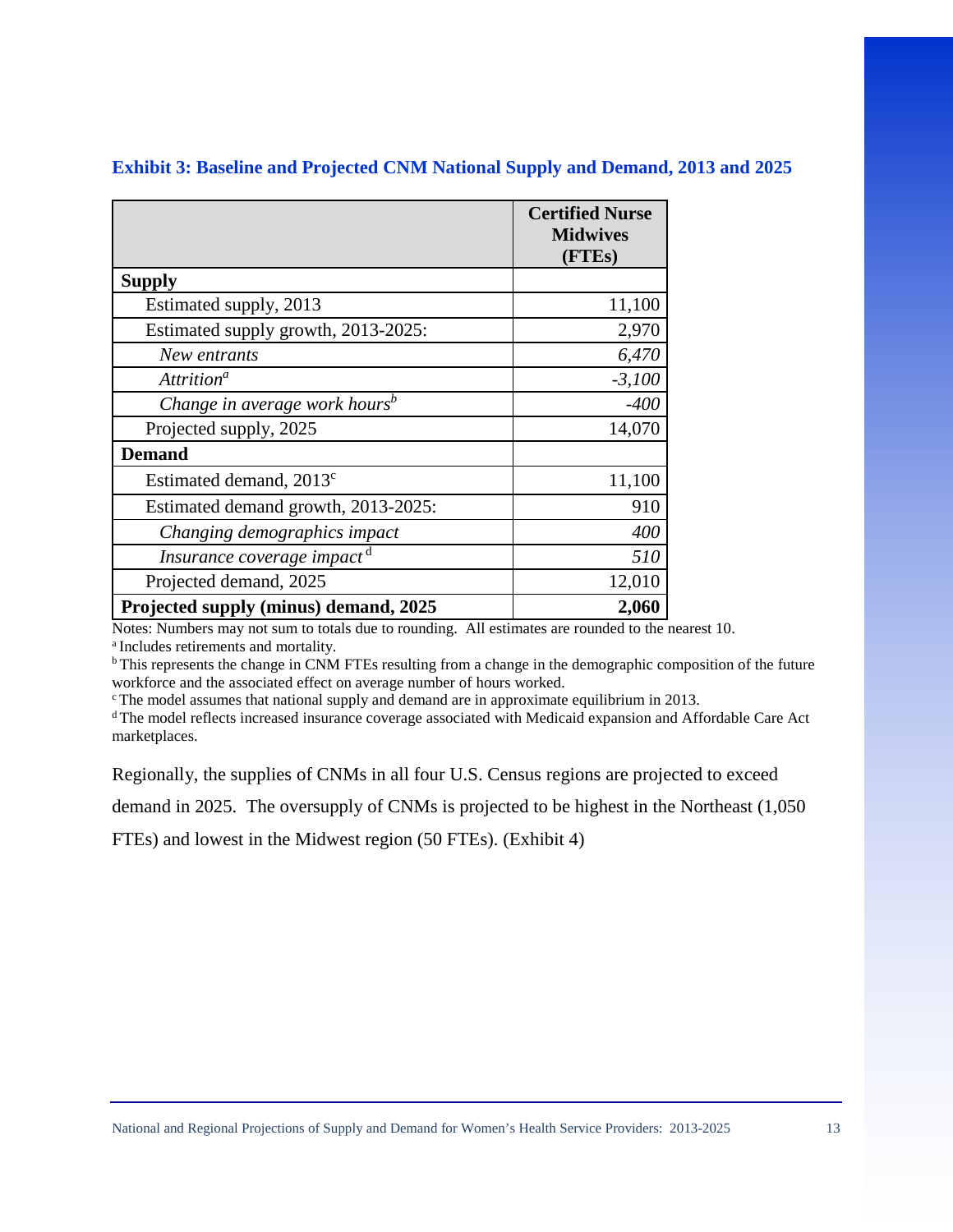|               | 2013 Baseline Estimates (FTEs) |                     |                                | 2025 Projections (FTEs) |               |                                |
|---------------|--------------------------------|---------------------|--------------------------------|-------------------------|---------------|--------------------------------|
| <b>Region</b> | <b>Supply</b>                  | Demand <sup>a</sup> | <b>Difference</b> <sup>b</sup> | <b>Supply</b>           | <b>Demand</b> | <b>Difference</b> <sup>b</sup> |
| Northeast     | 2,680                          | 2,070               | 610                            | 3,090                   | 2,040         | 1,050                          |
| Midwest       | 2,270                          | 2,430               | $-160$                         | 2,470                   | 2,420         | 50                             |
| South         | 3,370                          | 4,010               | $-640$                         | 4,830                   | 4,450         | 380                            |
| West          | 2,800                          | 2,580               | 220                            | 3,950                   | 3,110         | 840                            |

## <span id="page-14-0"></span>**Exhibit 4: Baseline and Projected CNM Supply and Demand, by Region, 2013 and 2025**

Notes: Numbers may not sum to totals due to rounding. All estimates are rounded to the nearest 10. <sup>a</sup> Baseline supply and demand are not in equilibrium in the regions because regional demands were estimated by prorating national CNM demand based on regional population characteristics (e.g., age, sex, household income, insurance status, health status, etc.).

 $b$  Difference = (supply-demand); a negative difference reflects a shortage (i.e., supply is less than demand), while a positive difference indicates a surplus (i.e., supply is greater than demand).

## <span id="page-14-1"></span>**Women's Health Nurse Practitioners**

Nationwide, approximately 11,960 women's health NPs were active in 2013. Trending forward, approximately 7,560 FTE NPs are projected to enter and 4,930 FTE NPs to leave the workforce. A net growth of 2,630 FTE NPs will result in a projected national workforce of 14,590 FTE women's health NPs by 2025 (Exhibit 5).

Assuming the current national women's health NP demand equals the current NP supply of 11,960 FTEs, the demand for women's health NPs is projected to be 12,940 FTEs by 2025, an increase of 980 FTEs. This growth in demand is driven by demographics (430 FTEs; 44 percent) and expansion of insurance coverage (550 FTEs; 56 percent).

The increase in women's health NP supply (22 percent) is expected to exceed the increase in demand (8 percent), resulting in a surplus of 1,650 FTE women's health NPs by 2025.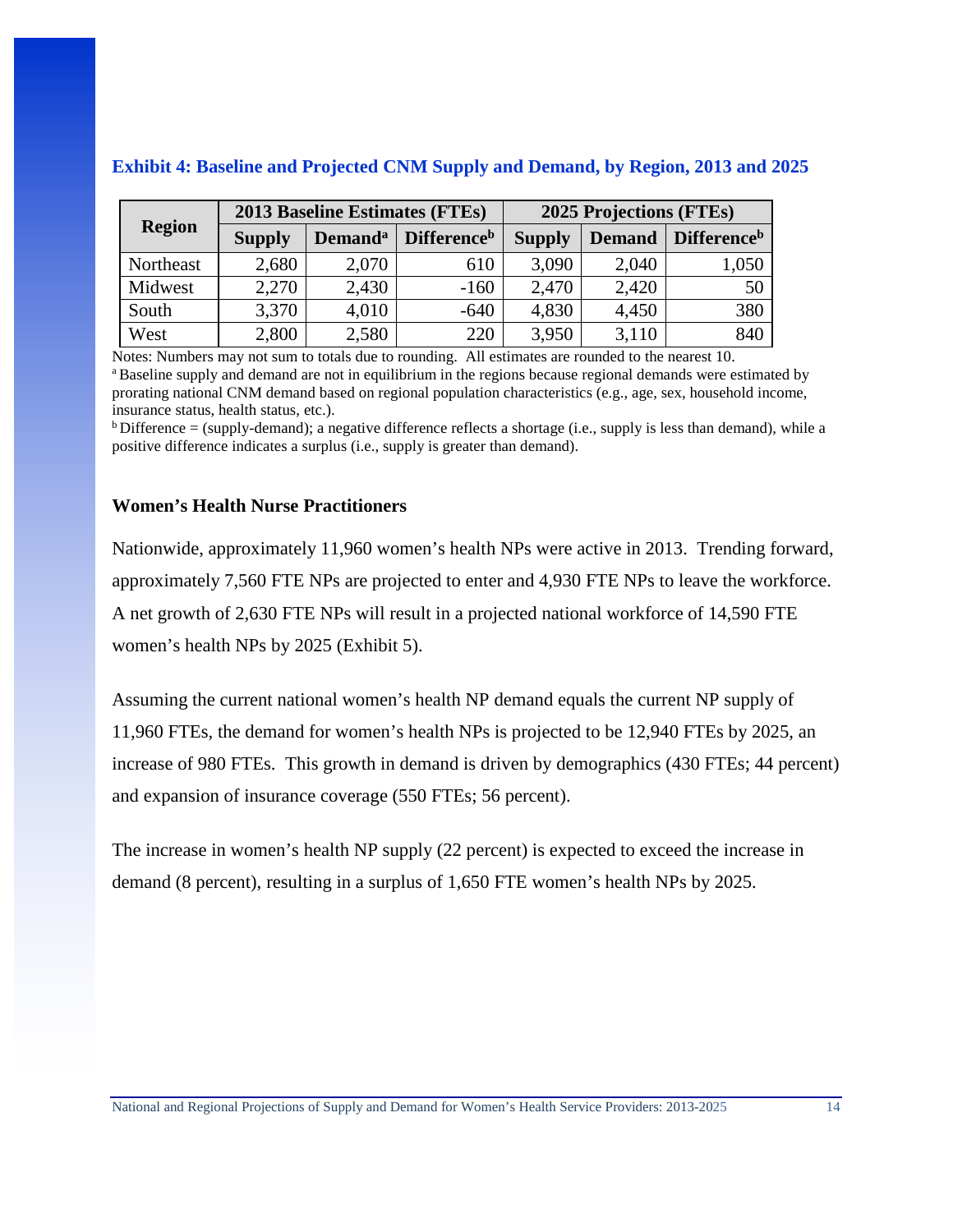<span id="page-15-0"></span>

| <b>Exhibit 5: Baseline and Projected Women's Health NP National Supply and Demand,</b> |  |  |
|----------------------------------------------------------------------------------------|--|--|
| <b>2013 and 2025</b>                                                                   |  |  |

|                                           | <b>Women's Health</b><br><b>Nurse Practitioners</b><br>(FTE <sub>s</sub> ) |
|-------------------------------------------|----------------------------------------------------------------------------|
| <b>Supply</b>                             |                                                                            |
| Estimated supply, 2013                    | 11,960                                                                     |
| Estimated supply growth, 2013-2025:       | 2,630                                                                      |
| New entrants                              | 7,560                                                                      |
| Attrition <sup>a</sup>                    | $-4,630$                                                                   |
| Change in average work hours <sup>b</sup> | $-300$                                                                     |
| Projected supply, 2025                    | 14,590                                                                     |
| <b>Demand</b>                             |                                                                            |
| Estimated demand, 2013 <sup>c</sup>       | 11,960                                                                     |
| Estimated demand growth, 2013-2025:       | 980                                                                        |
| Changing demographics impact              | 430                                                                        |
| Insurance coverage impact <sup>d</sup>    | 550                                                                        |
| Projected demand, 2025                    | 12,940                                                                     |
| Projected supply (minus) demand, 2025     | 1,650                                                                      |

Notes: Numbers may not sum to totals due to rounding. All estimates are rounded to the nearest 10. a Includes retirements and mortality.

b This represents the change in women's health NP FTEs resulting from a change in the demographic composition of the future workforce and the associated effect on average number of hours worked.

<sup>c</sup> The model assumes that national supply and demand are in approximate equilibrium in 2013.

d The model reflects increased insurance coverage associated with Medicaid expansion and Affordable Care Act marketplaces.

The projected supplies of women's health NPs in the Midwest, South and West regions are expected to be higher than the projected demand in 2025, leading to oversupplies of women's health NPs in these regions. In 2025, the largest oversupply of women's health NPs is expected to be in the South (800 FTEs), followed by the West (640 FTEs), and the Midwest (480 FTEs), while the Northeast will experience a shortage of women's health NPs (290 FTEs; Exhibit 6).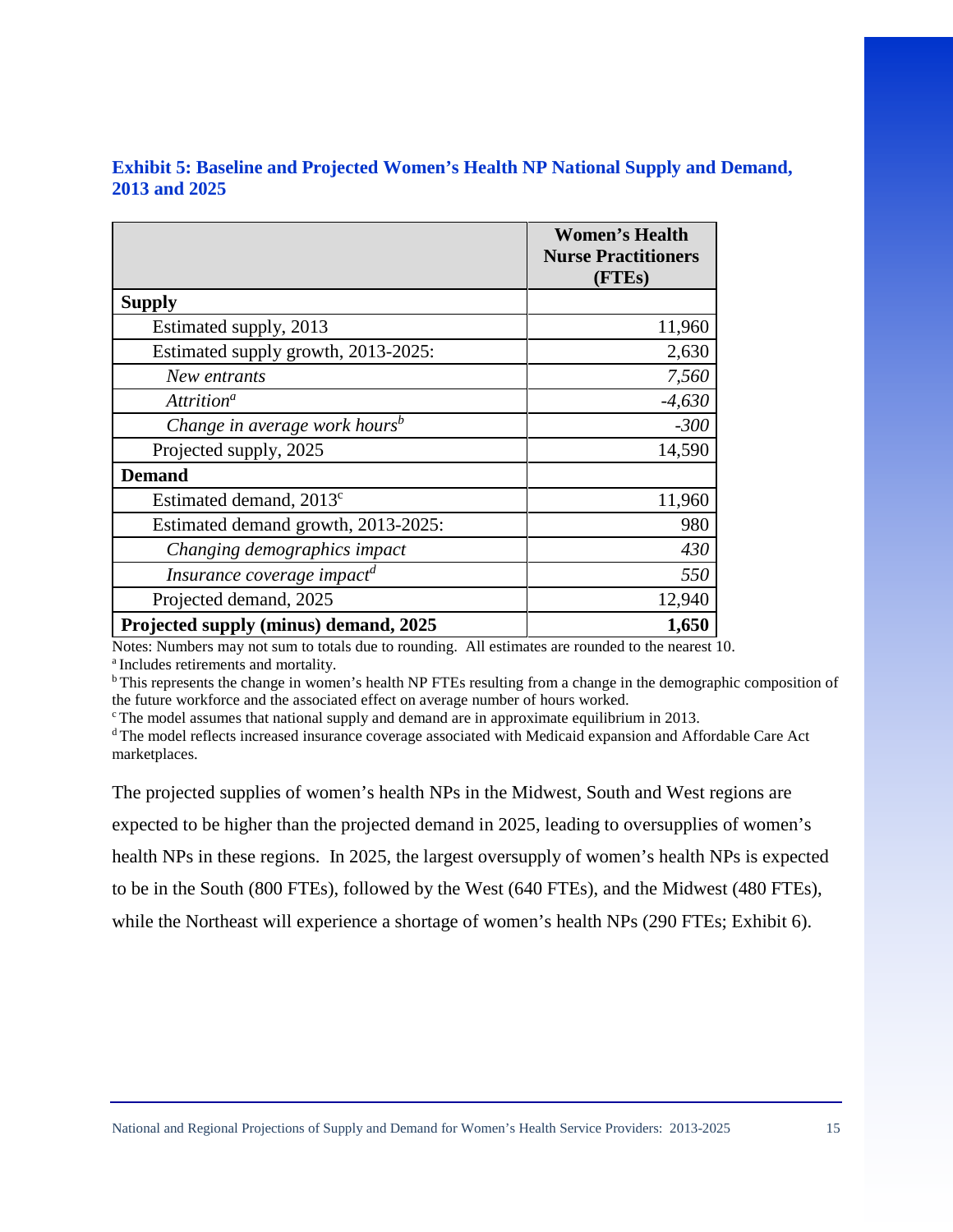<span id="page-16-0"></span>

| <b>Exhibit 6: Baseline and Projected Women's Health NP Supply and Demand, by Region,</b> |  |  |  |
|------------------------------------------------------------------------------------------|--|--|--|
| <b>2013 and 2025</b>                                                                     |  |  |  |

|               | <b>2013 Baseline Estimates (FTEs)</b> |                            |                                |               | <b>2025 Projections (FTEs)</b> |                                |
|---------------|---------------------------------------|----------------------------|--------------------------------|---------------|--------------------------------|--------------------------------|
| <b>Region</b> | <b>Supply</b>                         | <b>Demand</b> <sup>a</sup> | <b>Difference</b> <sup>b</sup> | <b>Supply</b> | <b>Demand</b>                  | <b>Difference</b> <sup>b</sup> |
| Northeast     | 2,020                                 | 2,220                      | $-200$                         | 1,900         | 2,190                          | $-290$                         |
| Midwest       | 2,350                                 | 2,630                      | $-280$                         | 3,110         | 2,630                          | 480                            |
| South         | 4,280                                 | 4,330                      | $-50$                          | 5,610         | 4,810                          | 800                            |
| West          | 3,310                                 | 2,770                      | 540                            | 3,970         | 3,330                          | 640                            |

Note: Numbers might not sum to totals due to rounding. All estimates are rounded to the nearest 10.

<sup>a</sup> Baseline supply and demand are not in equilibrium in the regions because regional demands were estimated by prorating national women's health NP demand based on regional population characteristics (e.g., age, sex, household income, insurance status, health status, etc.).  $\frac{b}{c}$  Difference reflects a shortage (i.e., supply is less than demand), while a

positive difference indicates a surplus (i.e., supply is greater than demand).

### <span id="page-16-1"></span>**Women's Health Physician Assistants**

In 2013 there were approximately 1,960 PAs specializing in women's health in the country. Between 2013 and 2025, approximately 1,600 FTE women's health PAs will enter the workforce and 290 FTE PAs will leave the workforce. A net growth of 1,310 FTE PAs will result in a projected national workforce of 3,270 FTE women's health PAs by 2025 (Exhibit 7).

Assuming the current demand for PAs in women's health equals the current PA supply, the demand for women's health PAs in 2025 is projected to be 2,120 FTEs, representing an increase of 160 FTEs from the 2013 demand. Forty-four percent of this is due to demographic changes and 56 percent due to expansion of insurance coverage. The expected increase in PA supply (67 percent) exceeds the expected increase in demand (8 percent), resulting in a surplus of 1,150 FTE women's health PAs by 2025.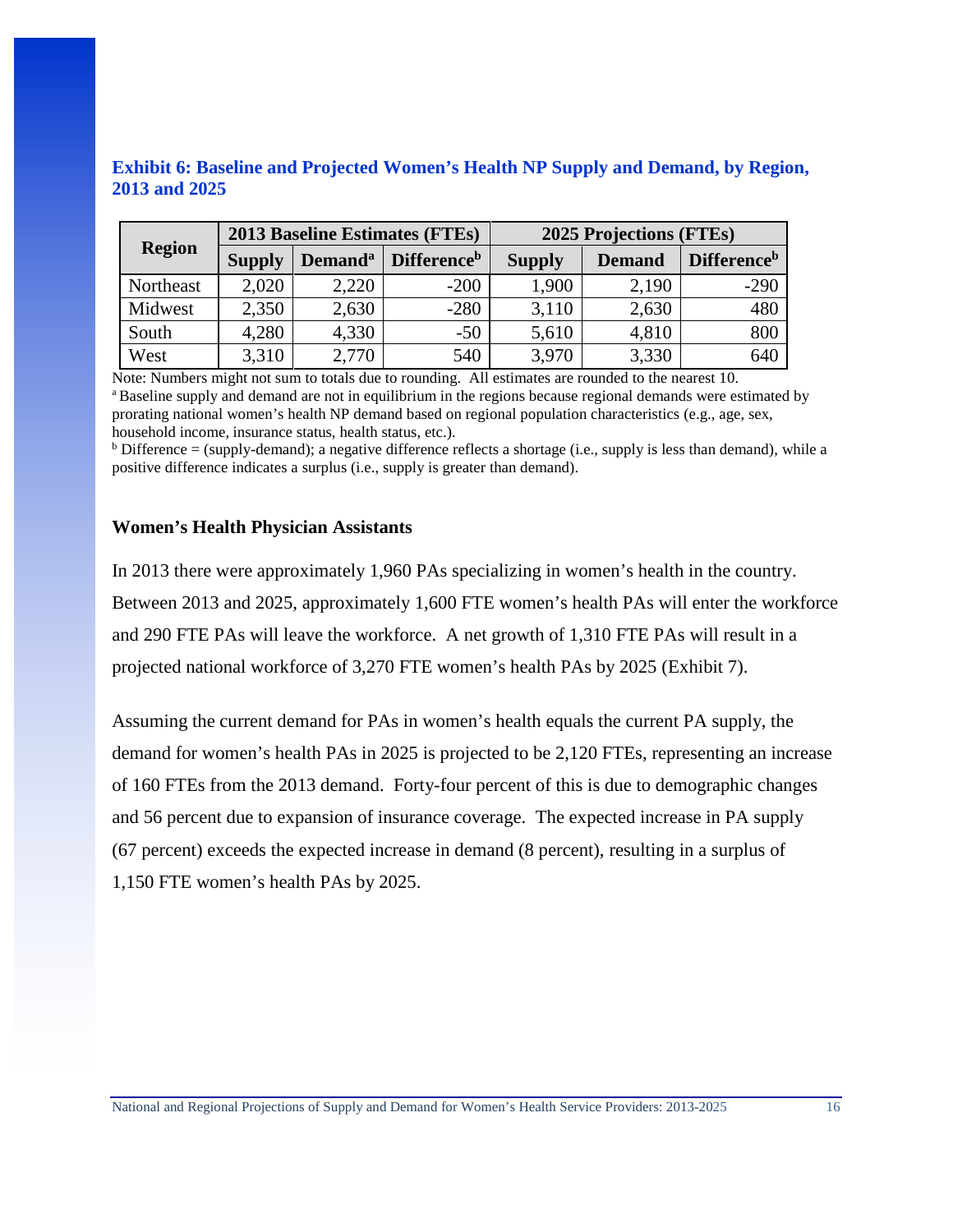<span id="page-17-0"></span>

| <b>Exhibit 7: Baseline and Projected Women's Health PA National Supply and Demand,</b> |  |  |
|----------------------------------------------------------------------------------------|--|--|
| <b>2013 and 2025</b>                                                                   |  |  |

|                                           | <b>Women's Health</b><br>Physician |
|-------------------------------------------|------------------------------------|
|                                           | <b>Assistants (FTEs)</b>           |
| <b>Supply</b>                             |                                    |
| Estimated supply, 2013                    | 1,960                              |
| Estimated supply growth, 2013-2025:       | 1,310                              |
| New entrants                              | 1,600                              |
| Attrition <sup>a</sup>                    | $-260$                             |
| Change in average work hours <sup>b</sup> | $-30$                              |
| Projected supply, 2025                    | 3,270                              |
| <b>Demand</b>                             |                                    |
| Estimated demand, $2013^{\circ}$          | 1,960                              |
| Estimated demand growth, 2013-2025:       | 160                                |
| Changing demographics impact              | 70                                 |
| Insurance coverage impact <sup>d</sup>    | 90                                 |
| Projected demand, 2025                    | 2,120                              |
| Projected supply (minus) demand, 2025     | 1,150                              |

Notes: Numbers may not sum to totals due to rounding. All estimates are rounded to the nearest 10. a Includes retirements and mortality.

<sup>b</sup> This represents the change in women's health PA FTEs resulting from a change in the demographic composition of the future workforce and the associated effect on average number of hours worked.

c The model assumes that national supply and demand are in approximate equilibrium in 2013.

d The model reflects increased insurance coverage associated with Medicaid expansion and Affordable Care Act marketplaces.

All four U.S. Census regions are expected to have surpluses of women's health PAs in 2025.

The projected oversupply of PAs is highest in the Northeast (510 FTEs) and lowest in the

Midwest (40 FTEs). (Exhibit 8)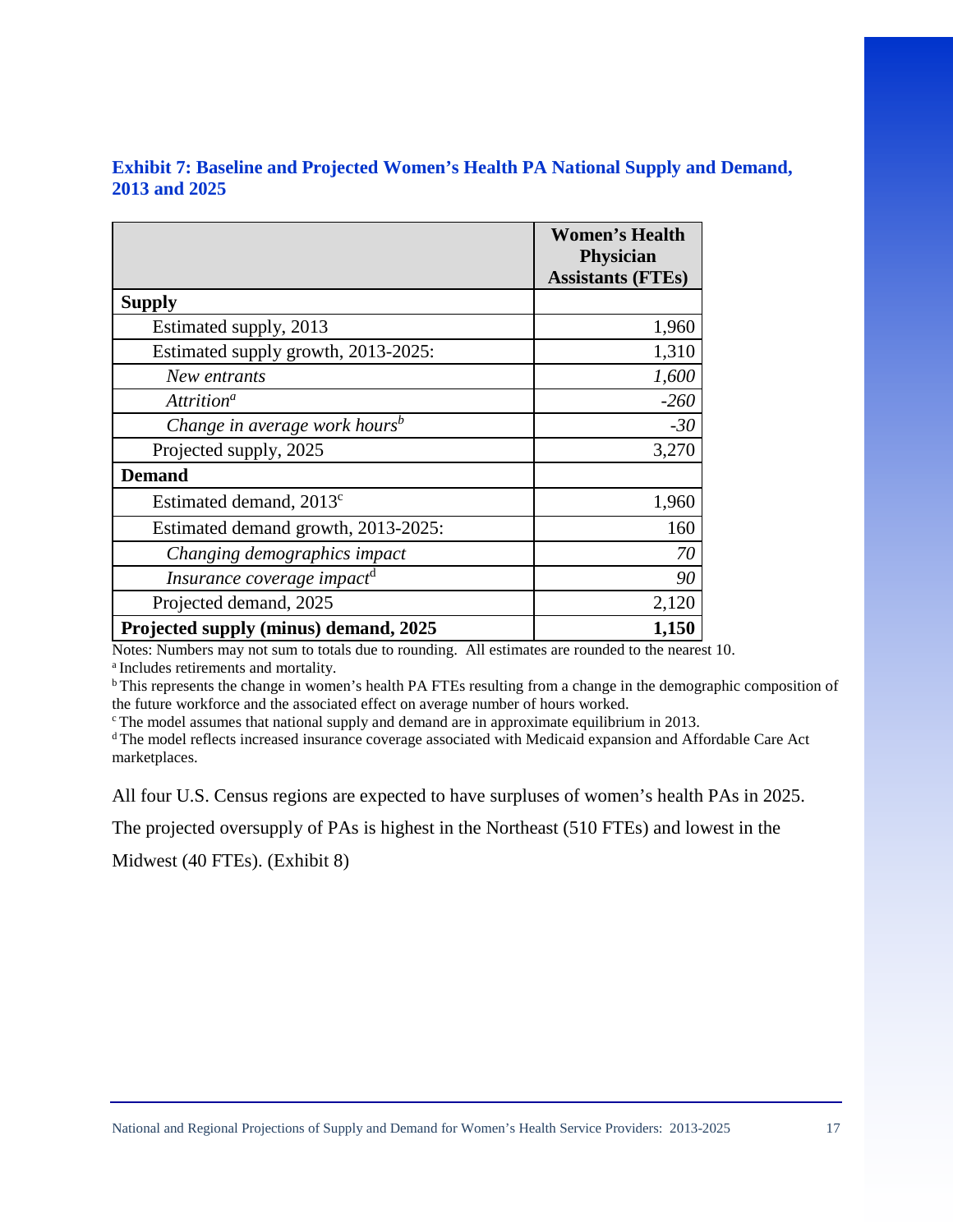|               |               | <b>2013 Baseline Estimates (FTEs)</b> |                                |               | 2025 Projections (FTEs) |                                |  |
|---------------|---------------|---------------------------------------|--------------------------------|---------------|-------------------------|--------------------------------|--|
| <b>Region</b> | <b>Supply</b> | <b>Demand</b> <sup>a</sup>            | <b>Difference</b> <sup>b</sup> | <b>Supply</b> | <b>Demand</b>           | <b>Difference</b> <sup>b</sup> |  |
| Northeast     | 660           | 360                                   | 300                            | 870           | 360                     | 510                            |  |
| Midwest       | 350           | 430                                   | $-80$                          | 470           | 430                     | 40                             |  |
| South         | 520           | 710                                   | $-190$                         | 1,000         | 790                     | 210                            |  |
| West          | 430           | 460                                   | $-30$                          | 930           | 550                     | 380                            |  |

<span id="page-18-0"></span>**Exhibit 8: Baseline and Projected Women's Health PA Supply and Demand, by Region, 2013 and 2025** 

Notes: Numbers may not sum to totals due to rounding. All estimates are rounded to the nearest 10.

<sup>a</sup> Baseline supply and demand are not in equilibrium in the regions because regional demands were estimated by prorating the national women's health PA demand based on regional population characteristics (e.g., age, sex, household income, insurance status, health status, etc.).

 $\rm^b$  Difference = (supply-demand); a negative difference reflects a shortage (i.e., supply is less than demand), while a positive difference indicates a surplus (i.e., supply is greater than demand).

## <span id="page-18-1"></span>**Strengths and Limitations**

l

The HWSM, used to develop the supply and demand projections presented here, relies on a microsimulation approach that includes several linked, but separate components. Each component incorporates behavioral as well as structural changes impacting workforce supply and demand. The large number of separate, but linked predictive equations in the HWSM enhances the accuracy of the results, and enables estimations at regional levels. However, several assumptions underlie the HWSM. The findings in this report must be interpreted in the context of those assumptions. First, following standard workforce projection methodology, the model assumes that the labor markets for women's health providers are currently in balance (i.e., supply and demand are equal in the base year) at the national level.<sup>[19](#page-18-2)</sup> Second, regional demand projections account for variations in demographic, economic, and health risk factors between the regions, but because these do not account for regional differences in staffing and service delivery, they indicate the number of providers required by the regions to achieve a national level

<span id="page-18-2"></span> $19$  Ono, T., Lafortune, G., Schoenstein, M. 2013. "Health workforce planning in OECD countries: a review of 26 projection models from 18 countries." *OECD Health Working Papers, No. 62*. France: OECD Publishing 2013:8-11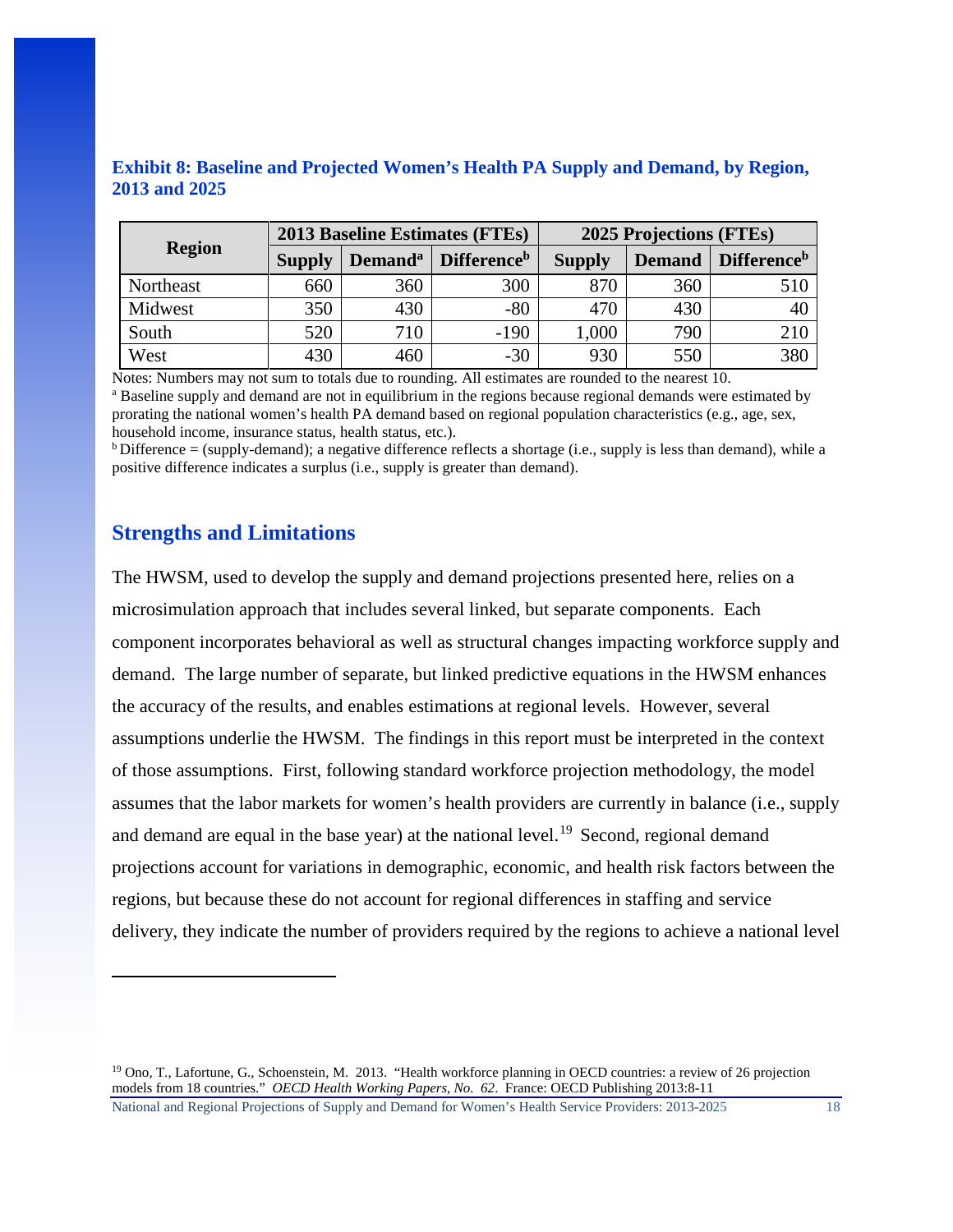of care. Accounting for these additional factors could result in increases or decreases in the projected adequacy of women's health providers at regional levels.

In addition, the HWSM assumes that the same proportion of health care providers will choose to practice in women's health. The HWSM also assumes that current patterns of women's health care utilization will continue in the future. Thus, the model may not fully capture currently evolving trends such as the growing popularity of midwifery care<sup>20</sup> or the broad trend of delaying child bearing among some demographic groups. As noted above, deviations in any of the parameters of the projections (i.e., changes in hours worked, enrollment patterns, retirement patterns, staffing or service utilization) from the assumed patterns will result in different estimates of future supply and demand for women's health providers.

## <span id="page-19-0"></span>**Conclusions**

l

HRSA's commitment to improve access to women's health care requires a well distributed, competent group of women's health providers to meet the growing population of women and expanded insurance coverage for women's health care. Insurance expansion is anticipated to increase coverage for an estimated 9.5 million women<sup>[21](#page-19-2),[22](#page-19-3)</sup> and contributes about 56 percent to the projected growth in demand for women's health care providers. The growth in the population of women accounts for the remaining 44 percent of the growth in demand of women's health care providers.

<span id="page-19-1"></span><sup>&</sup>lt;sup>20</sup> MacDorman MF, Mathews TJ, Declercq E. Home births in the United States, 1990–2009. NCHS data brief, no 84. Hyattsville, MD: National Center for Health Statistics. 2012.

<span id="page-19-2"></span><sup>21</sup> [About the Office of Women's Health](http://www.hrsa.gov/about/organization/bureaus/owh/index.html).

<span id="page-19-3"></span><sup>&</sup>lt;sup>22</sup> U.S. Department of Health and Human Services, Office of the Assistant Secretary for Planning and Evaluation. 2016. Health Insurance Coverage and the Affordable Care Act, 2010-2016. *Issue Brief*. Washington DC. Available at [ASPE Brief: HEALTH](https://aspe.hhs.gov/sites/default/files/pdf/187551/ACA2010-2016.pdf)  [INSURANCE COVERAGE AND THE AFFORDABLE CARE ACT, 2010–2016.](https://aspe.hhs.gov/sites/default/files/pdf/187551/ACA2010-2016.pdf) Accessed September 2016.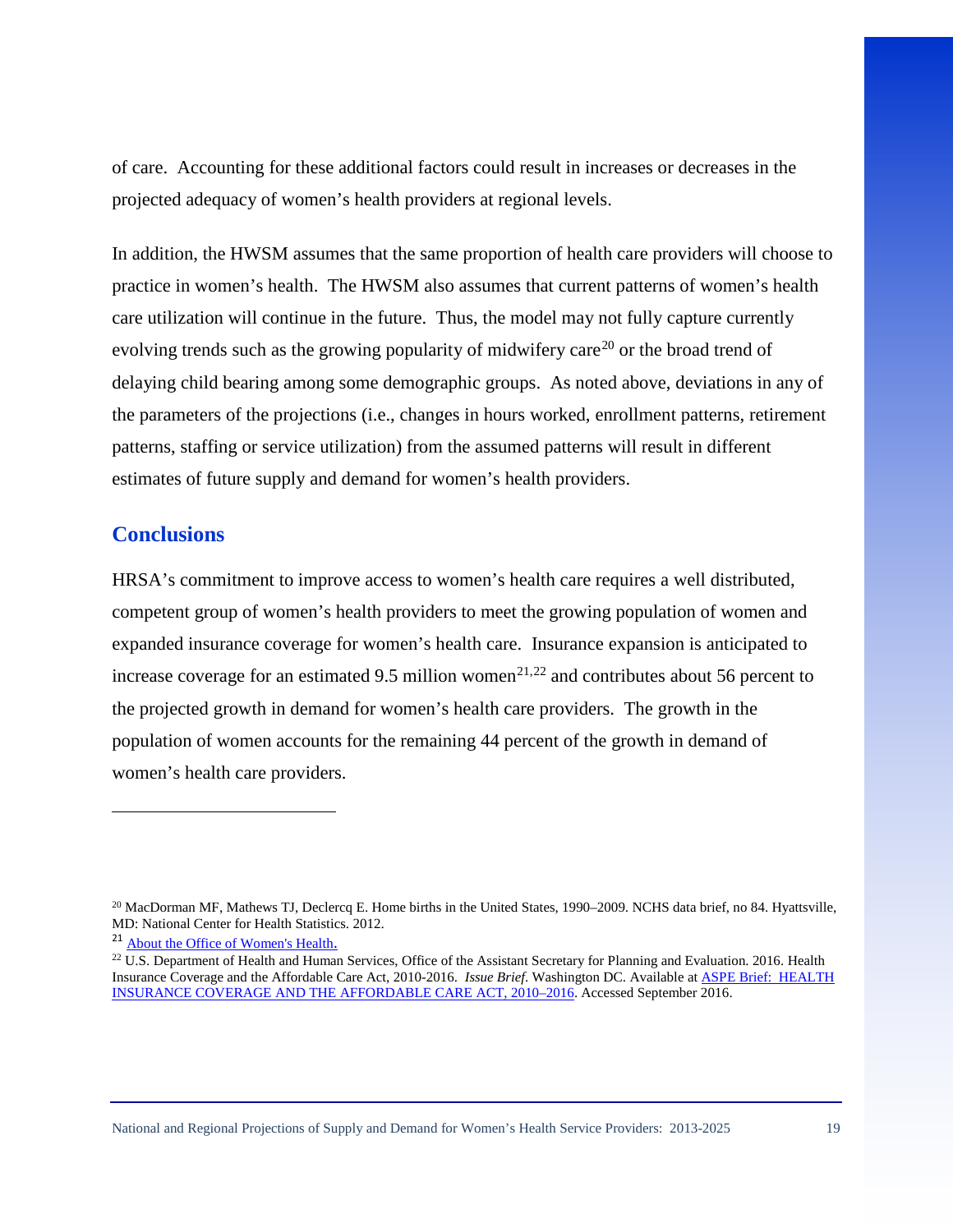These projections suggest that the number of providers in women's health care will grow across all professions. However, the supply and demand for each profession varies. For example, while OB/GYN supply will be lower than demand, CNM and women's health NP and PA supplies are projected to be higher than demand for these providers in 2025.

As the Affordable Care Act expands direct access to OB/GYNs and coverage of additional women's preventive health services,<sup>[23](#page-20-0)</sup> non-physician providers are increasingly taking a more holistic approach to women's health, $^{24}$  $^{24}$  $^{24}$  and the effective use of CNMs and other non-physician providers in women's health care delivery has been shown to be successful.<sup>[25,](#page-20-2)[26,](#page-20-3)[27](#page-20-4)</sup> As new models of care are increasingly adopted, the OB/GYN shortage could be reduced in the future.

Substantial variation in provider adequacy by profession and geographic region are also projected. Efficient use of non-physician providers may help overcome the geographic maldistribution of the women's health provider supply revealed in this report. For example, the Midwest, South, and West regions are projected to have OB/GYN shortages. However, these three regions are also projected to have oversupplies of CNMs and women's health NPs and PAs, which may help to alleviate some of the forecast OB/GYN deficits.

Given the projected growth in non-physician providers in the three regions, the efforts to more effectively integrate these providers into the care delivery system could expand coverage and alleviate the projected OB/GYN shortage. As the health care system continues to evolve in

l

<span id="page-20-0"></span><sup>&</sup>lt;sup>23</sup> The American Congress of Obstetricians and Gynecologists. ACOG's Health Care Reform FAQs for Women. Accessed at: [ACOG's Health Care Reform FAQs for Women.](http://www.acog.org/%7E/media/Departments/Government%20Relations%20and%20Outreach/201005HCRFAQsForWomen.pdf?dmc=1&ts=20140326T1106427956)

<sup>&</sup>lt;sup>24</sup> The Henry J. Kaiser Family Foundation. Accessed at: *Kaiser Family Foundation Brief: Health Reform.* 

<span id="page-20-2"></span><span id="page-20-1"></span><sup>25</sup> Pinto, M., Rochat, R., Hennink, M., Zertuche, A.D., Spelke, B. Bridging the Gaps in Obstetric Care: Perspectives of Service Delivery providers on Challenges and Core Components of Care in Rural Georgia. Maternal and Child Health Journal. April, 2016. DOI 10.1007/s 10995-016-1995-z.

<span id="page-20-3"></span><sup>&</sup>lt;sup>26</sup> Mundinger, M. O., Kane, R. L., Lenz, E. R., Totten, A. M., Tsai W., Cleary, P. D., Friedwald, W. T., Siu, A. L., and Shelanski, M. L. 2000. Primary Care Outcomes in Patients Treated by Nurse Practitioners or Physicians: A Randomized Trial." *Journal of American Medical Association*, 283 (1), 59-68.

<span id="page-20-4"></span><sup>27</sup> Ohman-Strickland, P. A., Orzano, A. J., Hudson, S.V., Solberg, L. I., DiCiccio-Bloom, B., O'Malley, D., Tallia, A. F., Balasubramanian, B. A., and Crabtree, B. F. 2008. "Quality of Diabetes Care in Family Medicine Practices: Influence of Nurse Practitioners and Physician's Assistants." *Annals of Family Medicine* 6 (1), 14–22.

National and Regional Projections of Supply and Demand for Women's Health Service Providers: 2013-2025 20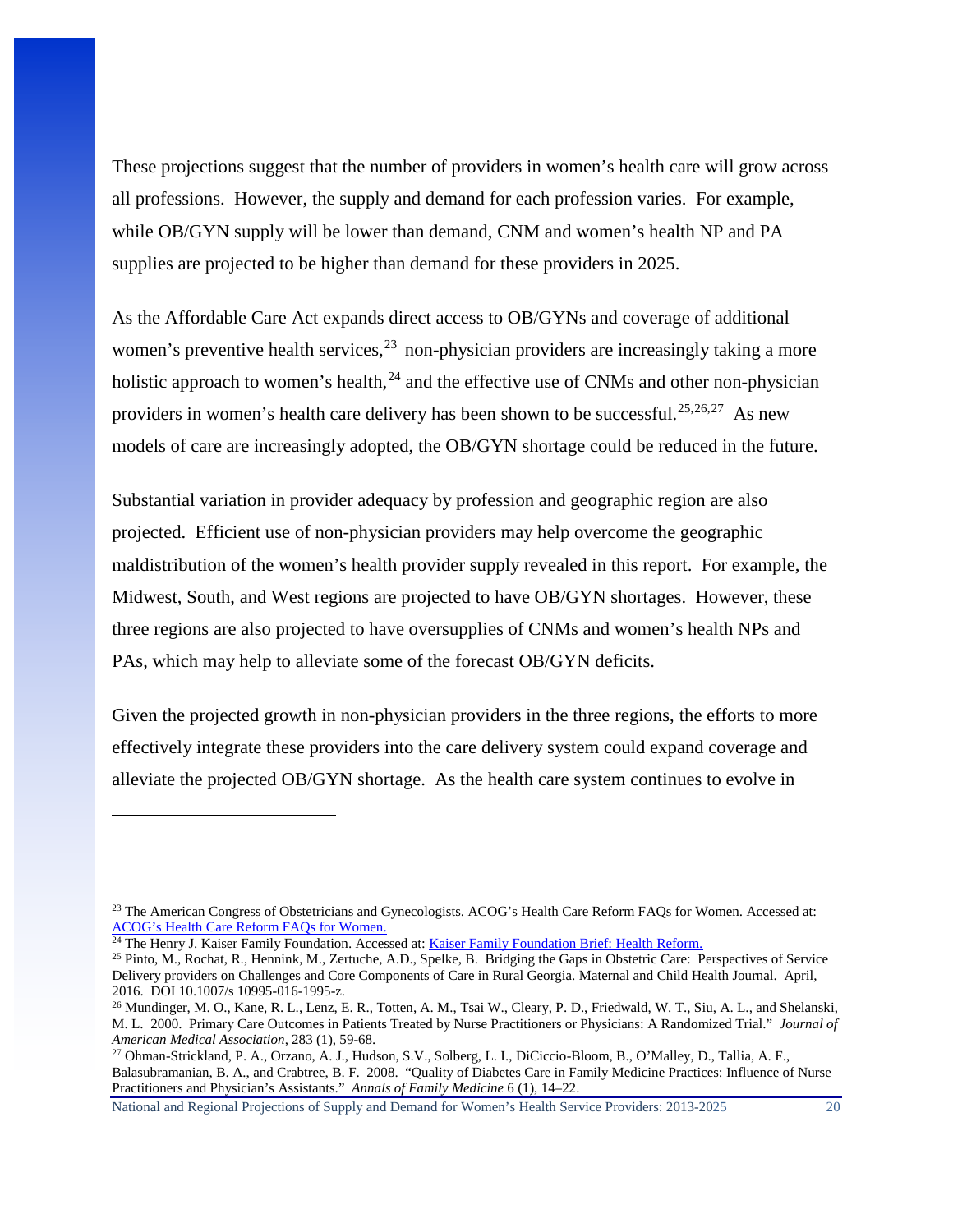response to the growing need for women's health services, with new technologies, payment mechanisms and delivery system changes, each health provider's role and its implications on future supply and demand for women's health providers will need to be updated.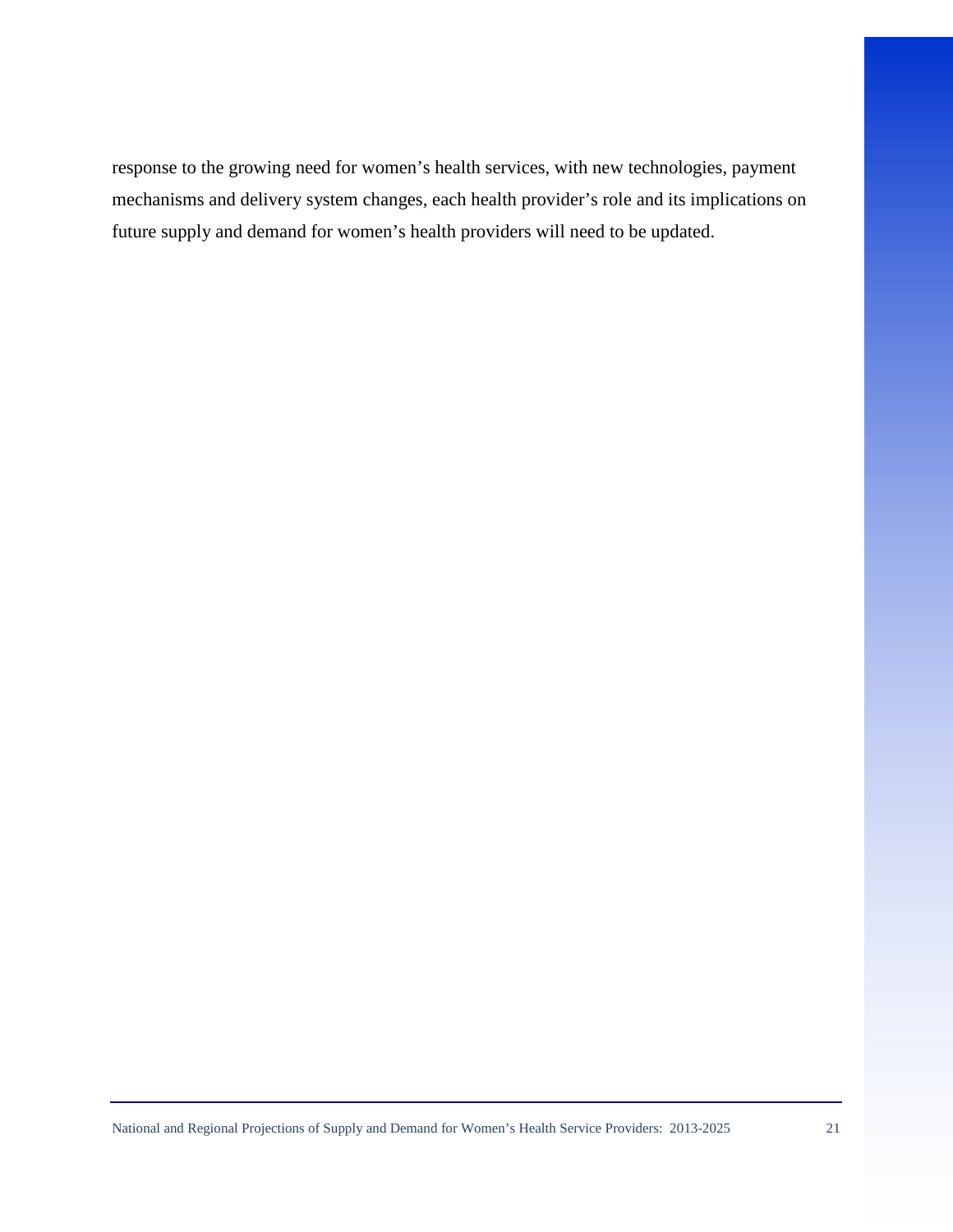## <span id="page-22-0"></span>**Appendix A: U.S. Census Bureau Regions**

Exhibit A-1 lists the states associated with each of the U.S. Census Bureau regions. This categorization was used in the regional projections of primary care practitioner supply and demand presented in this report.

| <b>NORTHEAST</b> | <b>MIDWEST</b>  | <b>SOUTH</b>         | <b>WEST</b> |
|------------------|-----------------|----------------------|-------------|
| Connecticut      | <b>Illinois</b> | Alabama              | Alaska      |
| Maine            | Indiana         | Arkansas             | Arizona     |
| Massachusetts    | Iowa            | Delaware             | California  |
| New Hampshire    | Kansas          | District of Columbia | Colorado    |
| New Jersey       | Michigan        | Florida              | Hawaii      |
| New York         | Minnesota       | Georgia              | Idaho       |
| Pennsylvania     | Missouri        | Kentucky             | Montana     |
| Rhode Island     | Nebraska        | Louisiana            | Nevada      |
| Vermont          | North Dakota    | Maryland             | New Mexico  |
|                  | Ohio            | Mississippi          | Oregon      |
|                  | South Dakota    | Oklahoma             | Utah        |
|                  | Wisconsin       | North Carolina       | Washington  |
|                  |                 | South Carolina       | Wyoming     |
|                  |                 | Tennessee            |             |
|                  |                 | Texas                |             |
|                  |                 | Virginia             |             |
|                  |                 | West Virginia        |             |

## <span id="page-22-1"></span>**Exhibit A-1: U.S. Census Bureau Regions and Associated States**

Source: U.S. Census Bureau. 2015. Geographic Terms and Concepts: Census Divisions and Census Regions. Accessed 10/1/2015: [United States Census: Geographic Terms and Concepts - Census Divisions and Census Regions.](https://www.census.gov/geo/reference/gtc/gtc_census_divreg.html)